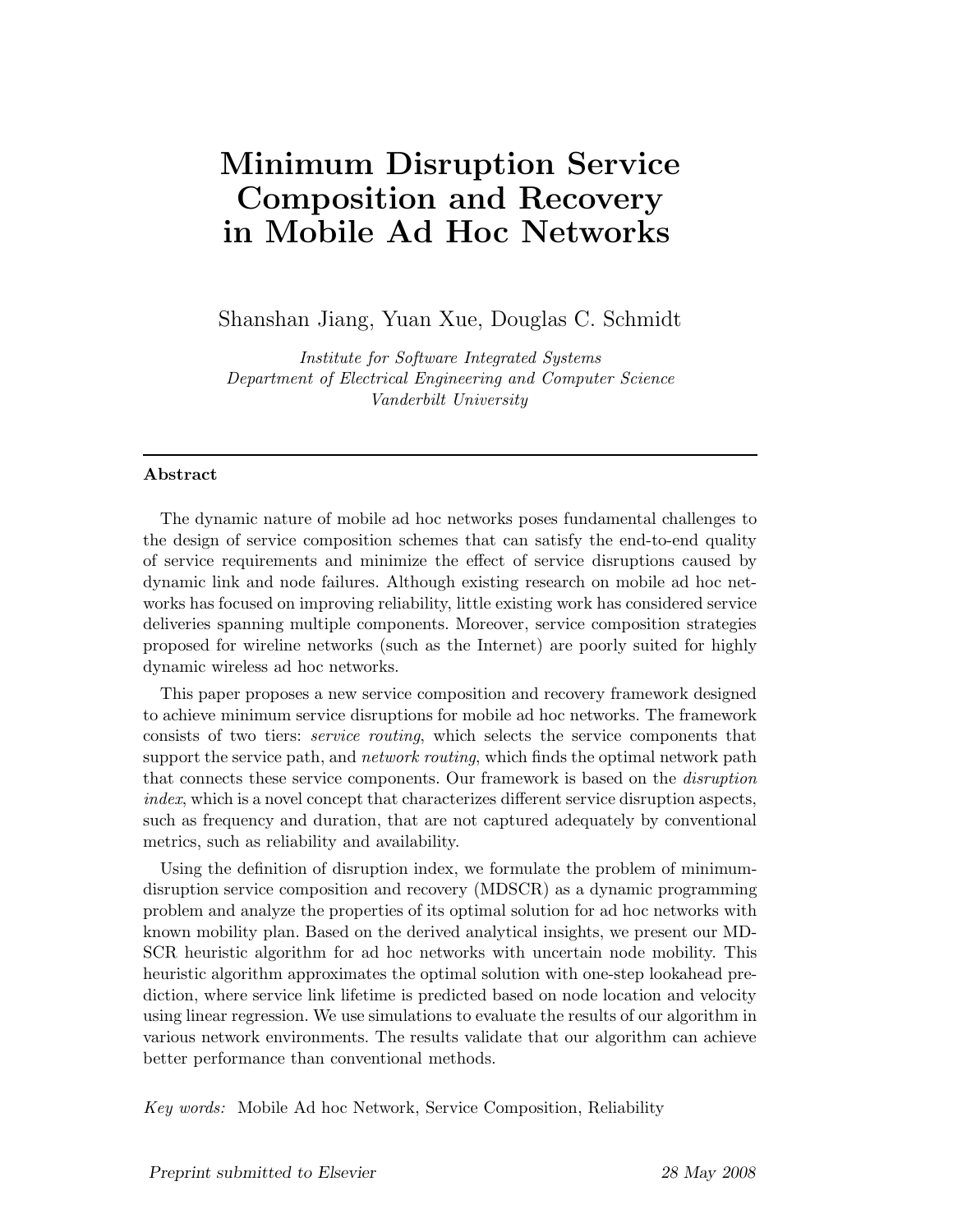# **1 Introduction**

Mobile ad hoc networks are self-organized wireless networks formed dynamically through collaboration among mobile nodes (1). Since ad hoc networks can be deployed rapidly without the support of a fixed networking infrastructure, they can be applied to a wide range of application scenarios, such as disaster relief and homeland security operations. These diverse application needs have fueled an increasing demand for new functionalities and services. To meet these demands, component-based software development (2) has been used to ensure the flexibility and maintainability of software systems. Service composition (3; 4; 5) is a promising technique for integrating loosely-coupled distributed service components into a composite service that provides end users with coordinated functionality, such as web services and multimedia applications.

There is an extensive literature on service composition techniques over wireline networks. For example, (4; 6; 7) focus on finding a service path over wireline networks that satisfies various quality of service (QoS) requirements. Likewise, (8; 9) consider how to provide highly available services. While these results have made critical steps towards constructing high quality service paths in a variety of networking environments, they do not extend directly to service composition in mobile ad hoc networks since intermittent link connectivity and dynamic network topology caused by node mobility is not considered.

To address this open issue, this paper studies service composition over mobile ad hoc networks. In particular, we investigate the impact of node mobility and dynamic network topology on service composition. Our goal is to provide dynamic service composition and recovery strategies that enable highly reliable service delivery and incur the minimum disruptions to end users in mobile ad hoc networks. We focus on two important factors of service disruption frequency and duration—that characterize the disruption experienced by end users. To achieve this goal, we address the following three challenges:

• How to quantitatively characterize and measure the impact of service disruptions. Reliability and availability are two common metrics that quantify the ability of a system to deliver a specified service. For example, the reliability metric helps guide and evaluate the design of many ad hoc routing

*Email address:* shanshan.jiang,yuan.xue,d.schmidt@vanderbilt.edu (Shanshan Jiang, Yuan Xue, Douglas C. Schmidt).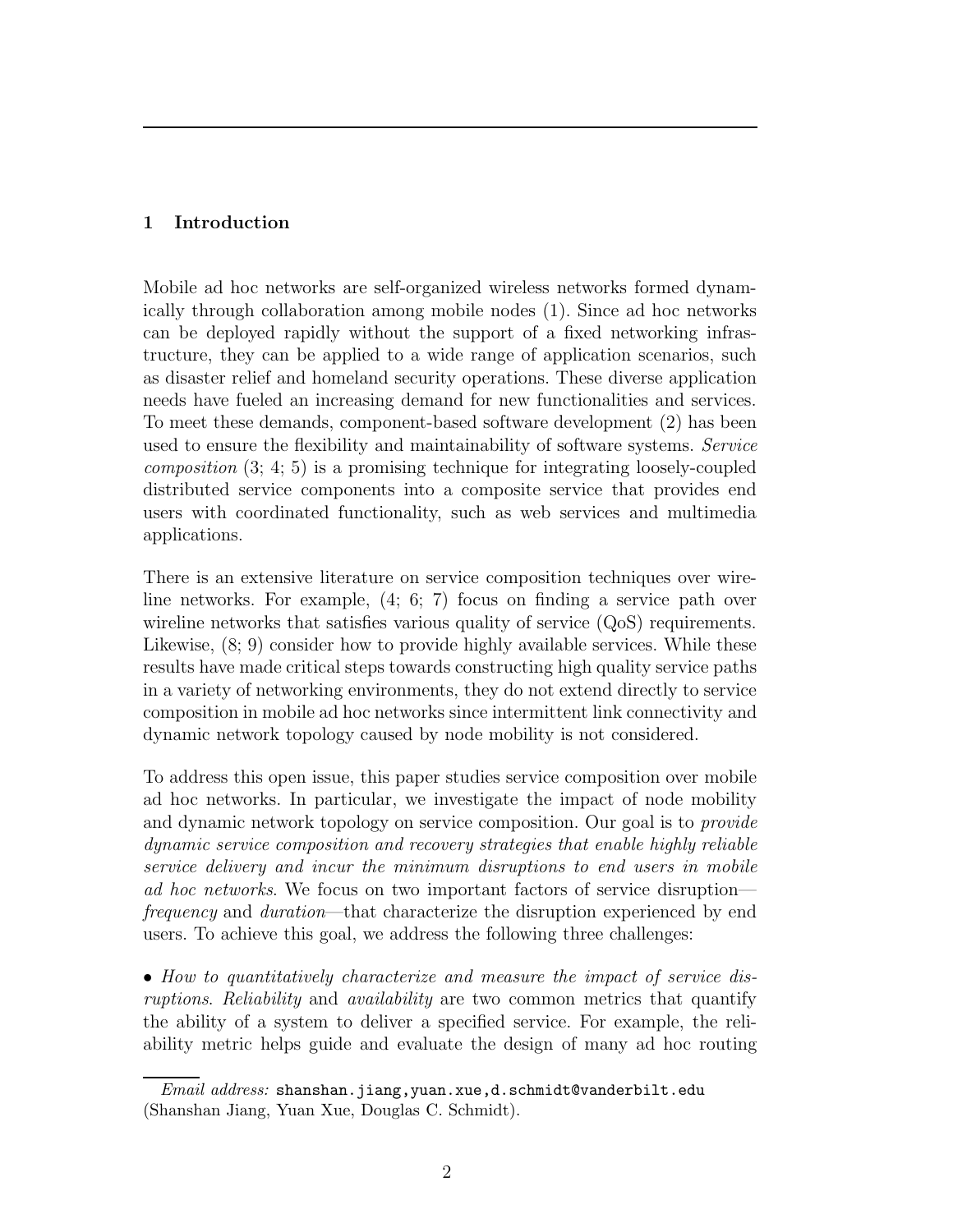algorithms (10; 11) and component deployment mechanisms (12) using the path with maximum reliability for data/service delivery. There are two problems, however, with using reliability as a metric for service composition and recovery design: (1) it does not account for service repair and recovery and (2) reliability is a dynamic metric that is usually estimated based on the signal strength of a wireless link or the packet loss ratio along a path. Its constantly changing value may cause repeated service adjustments, especially if an application wants to use the path with maximum reliability. Availability is also insufficient to evaluate the effect of disruptions since it can not characterize the impact of disruption frequency.

• How to deal with the relation between service routing and network routing. In an ad hoc network, a service link that connects two service components is supported by the underlying network routing. Its ability to deliver a service therefore depends on the network path in use, *i.e.*, the transient and enduring wireless network link and path failures can constantly change the service delivery capability of a service link. Conversely, service routing determines the selection of service components, which in turn defines the source and destination nodes for network routing. These interdependencies between service routing and network routing complicate the design of service composition and recovery schemes. To maintain a service with minimum disruption, therefore, routing operations must be coordinated at both the service and network levels.

• How to realistically integrate the knowledge of node mobility in the service composition and recovery strategies. Node mobility is a major cause of service failures in ad hoc networks. To ensure highly reliable service delivery and reduce service disruptions, therefore, we need to predict the sustainability of service links based on node mobility patterns. Accurate prediction is hard, however, for two reasons: (1) the mobility-caused link failures are highly dependent and (2) the sustainability of a service link is also affected by the network path repairs and the new nodes emerging in its vicinity.

To address these challenges, this paper presents a new service composition and recovery framework for mobile ad hoc networks to achieve minimum service disruptions. This framework consists of two tiers: (1) *service routing*, which selects the service components that support the service delivery, and (2) network routing, which finds the network path that connects these service components. Our framework is based on the disruption index. This novel concept characterizes different service disruption aspects, such as frequency and duration, that are captured inadequately by conventional metrics, such as reliability and availability.

For ad hoc networks with known mobility plan, we formulate the problem of minimum-disruption service composition and recovery (MDSCR) as a dynamic programming problem and analyze the properties of its optimal solu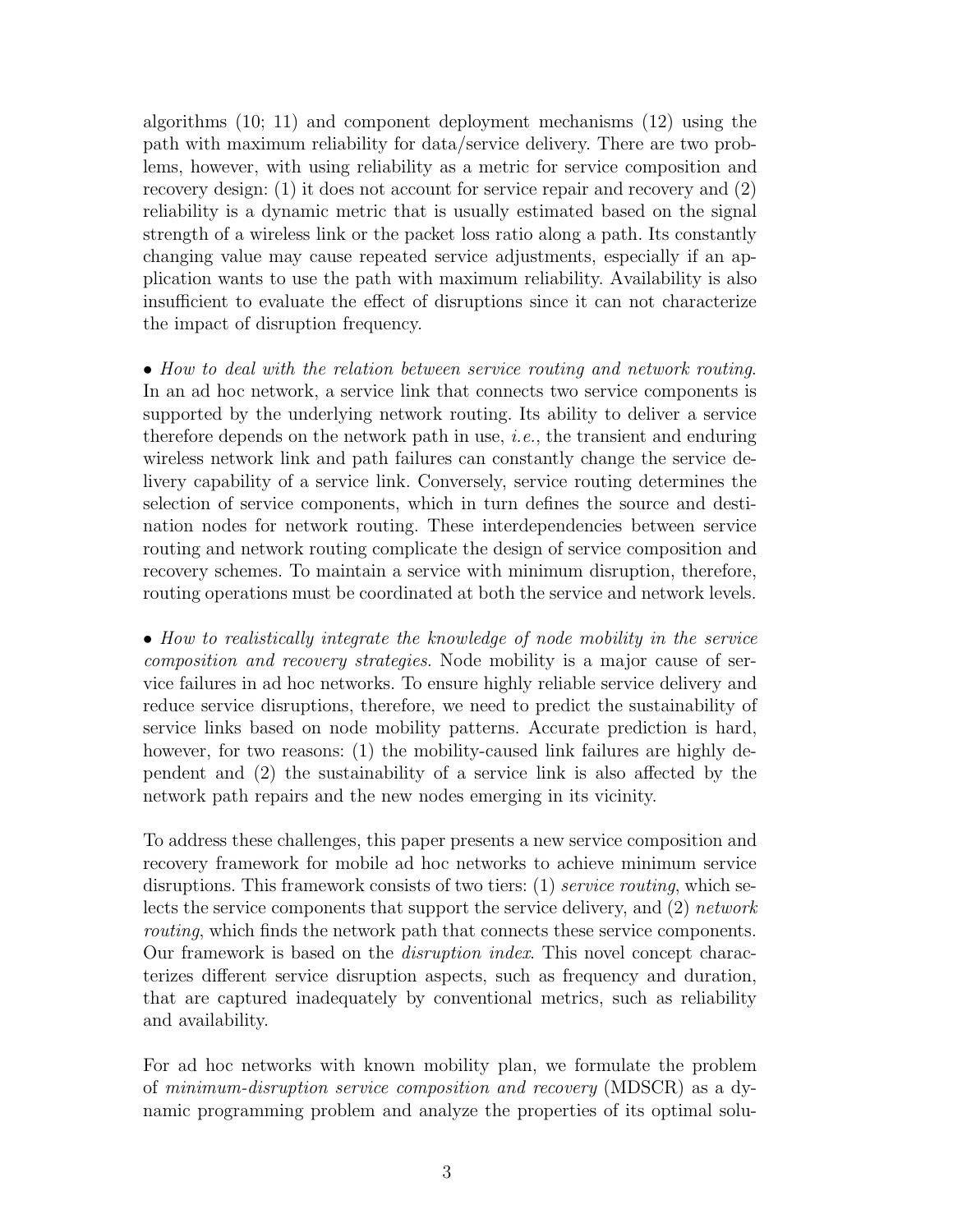tion. Based on the derived analytical insights, we present our MDSCR heuristic algorithm for ad hoc networks with uncertain node mobility. This heuristic algorithm approximates the optimal solution with one-step lookahead prediction, where the sustainability of a service link is modeled through its lifetime and predicted via an estimation function derived using linear regression.

This paper makes three contributions to research on service composition and recovery in mobile ad hoc networks. First, it creates a theoretical framework for service composition and recovery strategies for ad hoc networks that characterize the effect of service disruption. Second, it uses dynamic programming techniques to present the optimal solution to MDSCR problem, which provides important analytical insights for MDSCR heuristic algorithm design. Third, it presents a simple yet effective statistical model based on linear regression that predicts the lifetime of a service link in the presence of highly correlated wireless link failures and network path repairs.

This paper significantly extends our prior work in (13; 14). In particular, this paper provides a detailed theoretical analysis of the optimal solution of our two-tier MDSCR algorithm. Likewise, we present a comprehensive ns-2 simulation study of disruption indices and the throughput of our MDSCR algorithm and compare it with common algorithms. In addition, (13) is a work-in-progress paper that simply motivates the service disruption issues in dynamic networking environments, whereas this paper provides a detailed analytical and experimental study on mobile ad hoc networks.

The remaining of this paper is organized as follows: Section 2 provides our network and service model; Section 3 describes our service composition and recovery framework for ad hoc networks. Section 4 formulates the MDSCR problem and provides its optimal solution; Section 5 explains our MDSCR heuristic algorithm; Section 6 presents our simulation results and evaluates the performance of our MDSCR algorithm; Section 7 discusses the limitations of our approach in this paper; Section 8 compares MDSCR with related work; and Section 9 presents concluding remarks.

# **2 System Model**

## 2.1 Mobile Ad Hoc Network Model

We consider a mobile ad hoc network consisting of a set of nodes  $\mathcal N$ . In this network, link connectivity and network topology change with node movement. To model such a dynamic network environment, we first decompose the time horizon  $\mathcal{T} = [0, \infty)$  into a set of time instances  $\mathcal{T}' = {\tau_1, \tau_2, ...}$  so that during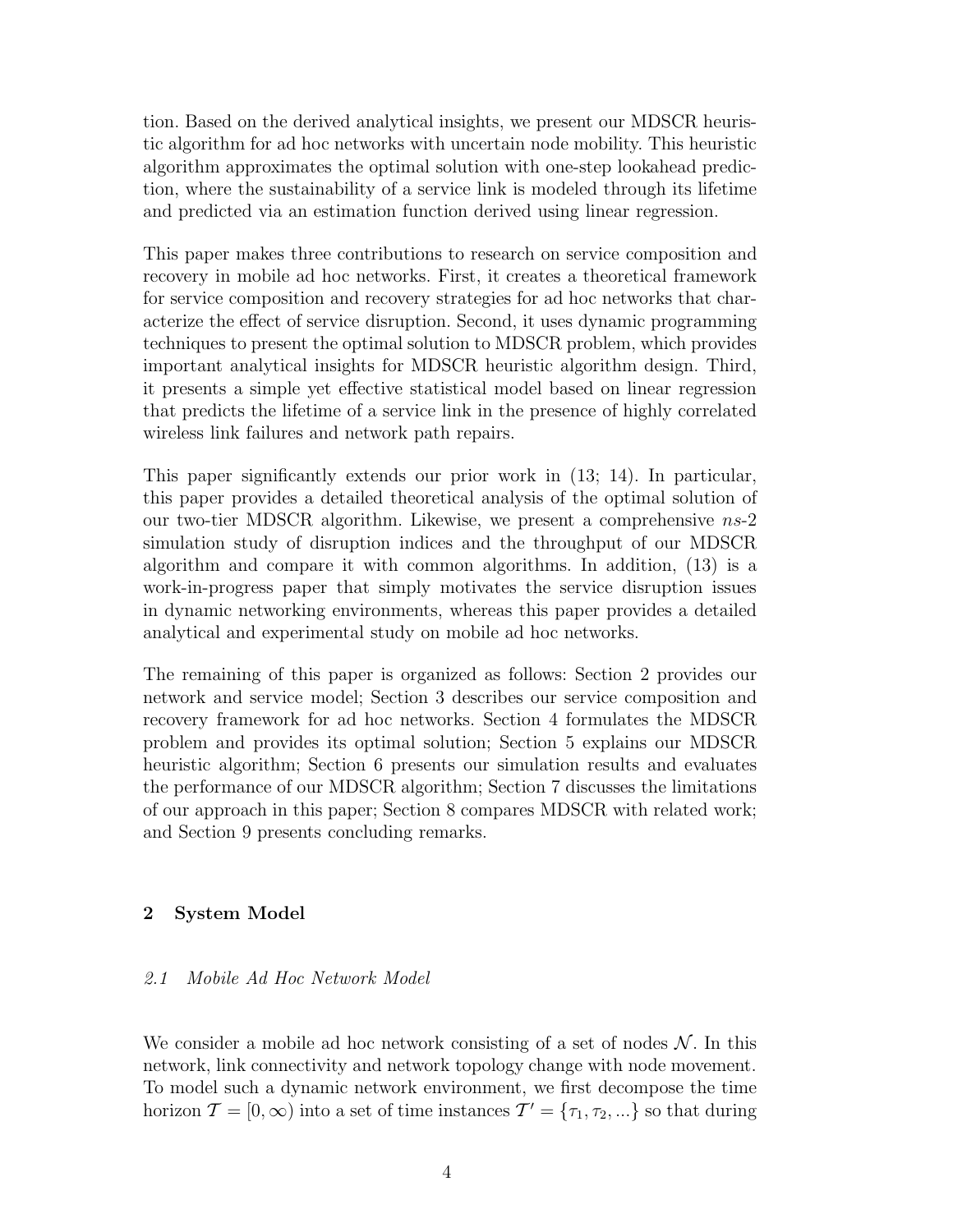the time interval  $[\tau_i, \tau_{i+1})$ , the network topology remains unchanged, *i.e.*, the same as the topology at  $\tau_i$ .

We then model this mobile ad hoc network using a series of graphs indexed by time instances in T', i.e.,  $\mathcal{G}_{\mathcal{T}'} = {\mathcal{G}(\tau), \tau \in \mathcal{T}'}$ . At time  $\tau$ , the network topology graph is represented by  $\mathcal{G}(\tau)=(\mathcal{N},\mathcal{L}(\tau))$ , where  $\mathcal{L}(\tau)$  represents the set of wireless links at time  $\tau$ , *i.e.*, for link  $l = (n, n') \in \mathcal{L}(\tau)$ , nodes n and n' are within the transmission range of each other.<sup>1</sup> We further denote a network path that connects node  $n_s$  and  $n_d$  in this graph as  $\mathcal{P}_{(n_s,n_d)}(\tau)=(n_1, n_2, ... n_m),$ where  $(n_j, n_{j+1}) \in \mathcal{L}(\tau)$  for  $j = 1, ..., m-1$ , and  $n_1 = n_s$ ,  $n_m = n_d$ . We also use  $|\mathcal{P}(\tau)|$  to denote the path length of  $\mathcal{P}(\tau)$  (*i.e.*, the number of links in  $\mathcal{P}(\tau)$ ). To simplify the notation, we use  $\mathcal{G}, \mathcal{L}, \mathcal{P}$  and omit  $\tau$  to represent the network topology, link set, and network path at a particular time instance.

Figure 1 shows an example mobile ad hoc network based on the terms defined above. Two snapshots of the network topologies at time instances  $\tau_1$  and  $\tau_2$ 



Fig. 1. Example Mobile Ad Hoc Network

are shown in Figure 1(i) and (ii), respectively. Due to the mobility of node  $f$ , links  $(f, d)$  and  $(f, b)$  in  $G(\tau_1)$  are no longer available in  $G(\tau_2)$ .

#### 2.2 Service Model

To characterize the structure of distributed applications that are expected to run in the mobile computing environments, we apply a component-based software model (2). All application components are constructed as autonomous services that perform independent operations (such as transformation and filtering) on the data stream passing through them. These services can be connected to form a directed acyclic graph, called a service graph.

This paper focuses on so-called *uni-cast service connectivity, i.e.*, service components are linked in a sequence order with only one receiver. We call such a composed service a *service path* and denote it as  $S = (s_1 \rightarrow s_2 \rightarrow ... \rightarrow s_r)$ , where  $s_k(k = 1, ..., r)$  is a service component, and  $s_r$  is the service receiver. Moreover, we call one hop in a service path  $(s_k \rightarrow s_{k+1})$  a service link.

 $\overline{1}$  For simplicity, we only consider bi-directional wireless links in this work.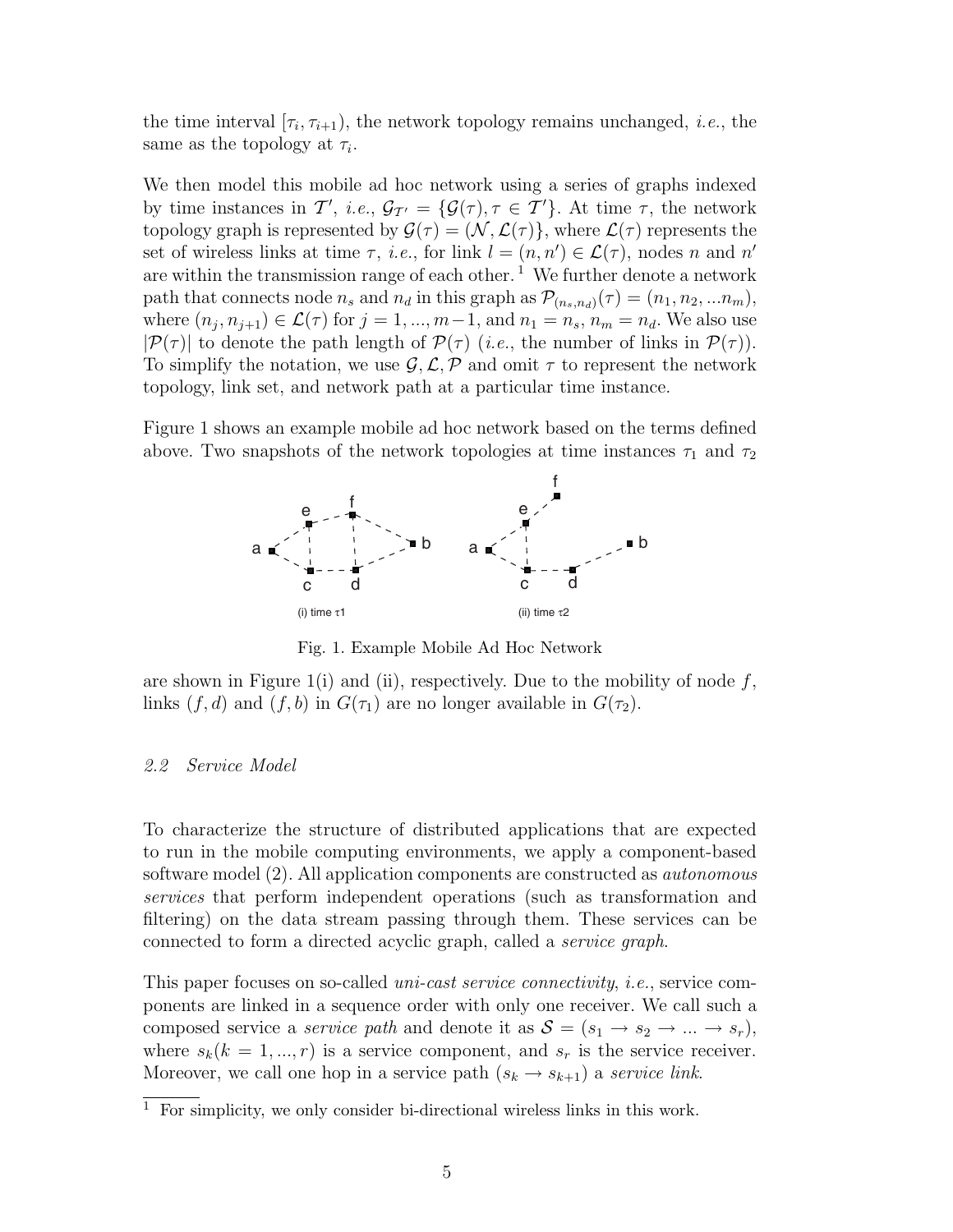In a mobile ad hoc network, each service component  $s_k$  can be replicated at multiple nodes to improve the service availability (15). We denote the set of nodes that can provide services  $s_k$  as  $\mathcal{N}_k \subseteq \mathcal{N}$  and the service  $s_k$  that resides on node n as  $s_k[n], n \in \mathcal{N}_k$ . Figure 2 shows an example of service deployment and service composition. A service link is an overlay link that



Fig. 2. Example Service Deployment and Service Composition

may consist of several wireless links in the network, i.e., a network path. In Figure 2,  $(s_1[a] \rightarrow s_2[b] \rightarrow s_2[c] \rightarrow s_r[r])$  is a service path; the service link  $(s_1[a] \rightarrow s_2[b])$  is supported by the network path  $\mathcal{P} = (l_1, l_2)$ .

The composed service usually needs to satisfy certain QoS requirements. To focus the discussion on the impact of service failures caused by node mobility, this paper considers a simple QoS metric—called the service link length that is defined the number of wireless links traversed by a service link. In particular, we require that the service link length is bounded by  $H$  hops. Table 1 summarizes the notations used in this paper.

# **3 Service Composition and Recovery Framework for Mobile Ad Hoc Network**

This section describes our service composition and recovery framework for ad hoc networks.

## 3.1 Service Composition

Service composition refers to the process of finding a service path that satisfies designated QoS requirements in the network. As shown in Figure 3, service composition in a mobile ad hoc network involves the following two inherently related processes:

• Service routing, which selects the service components (out of many replicas)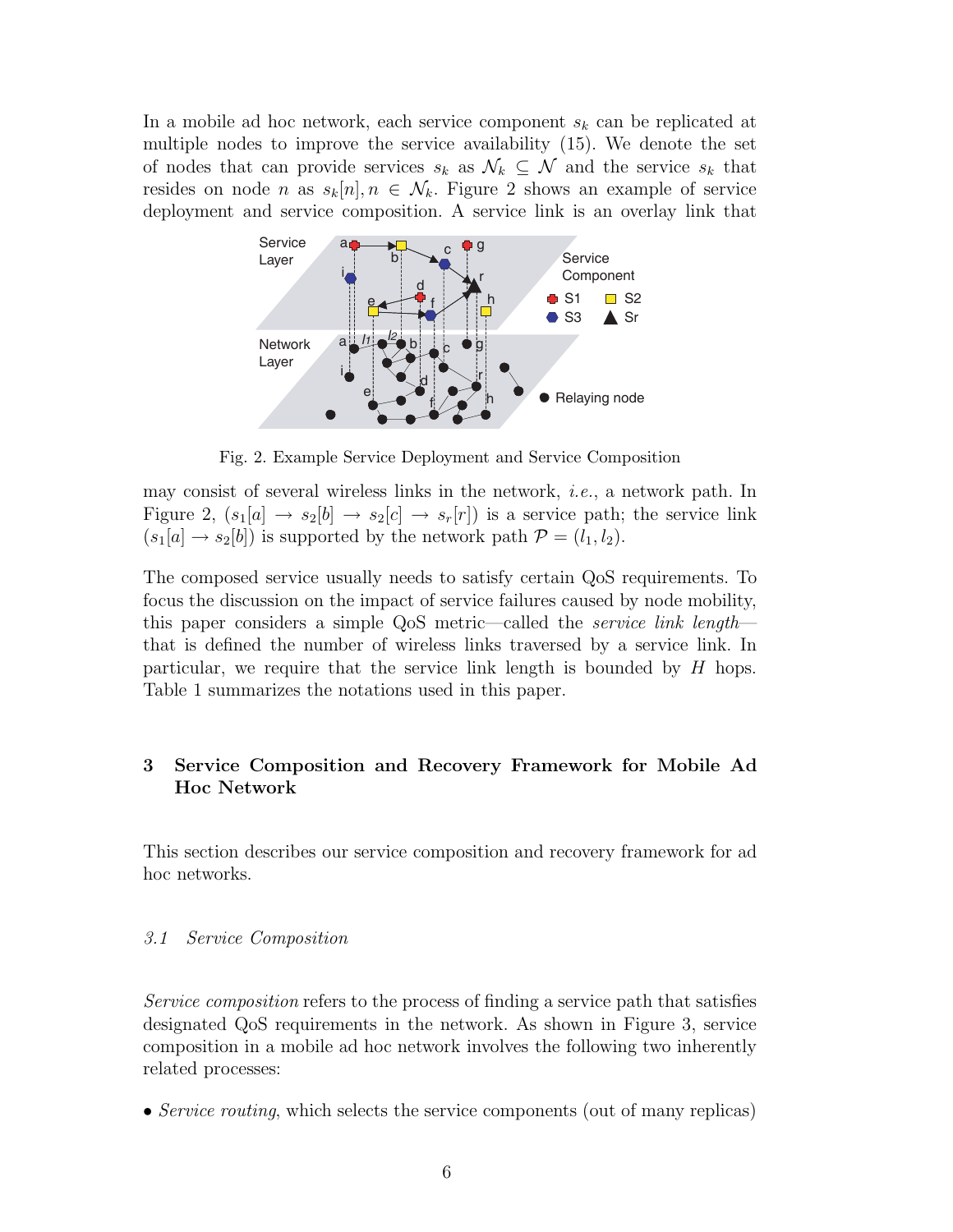| <b>Notation</b>                                                          | Description                                                                                                                                                            |
|--------------------------------------------------------------------------|------------------------------------------------------------------------------------------------------------------------------------------------------------------------|
| $t\in\mathcal{T}$                                                        | continuous real time                                                                                                                                                   |
| $\tau\in\mathcal{T}'$                                                    | discrete time instance, when topology is changed                                                                                                                       |
| $\mathcal N$                                                             | set of mobile nodes                                                                                                                                                    |
| $\mathcal{G}(\tau)$                                                      | network topology graph at time $\tau$                                                                                                                                  |
| $\mathcal{L}(\tau)$                                                      | set of wireless links at time $\tau$                                                                                                                                   |
| $P = (n_1, n_2,  n_m)$                                                   | network path                                                                                                                                                           |
| $\mathcal{S} = (s_1 \rightarrow s_2 \rightarrow \ldots \rightarrow s_r)$ | service path                                                                                                                                                           |
| Н                                                                        | service link length requirement                                                                                                                                        |
| $\pi_{\mathcal{S}}$                                                      | service routing scheme                                                                                                                                                 |
| $\pi_{\mathcal{N}}$                                                      | network routing scheme                                                                                                                                                 |
| $\pi = (\pi_{\mathcal{S}}, \pi_{\mathcal{N}})$                           | service composition and recovery scheme                                                                                                                                |
| $\Pi = (\pi(t_1), \pi(t_2), , \pi(t_l))$                                 | service composition and recovery policy                                                                                                                                |
| $\Phi(\mathcal{G}_{\mathcal{T}'})$                                       | the set of all feasible service composition policies over<br>$\mathcal{G}_{\mathcal{T}'}$                                                                              |
| $F(\bar{t})$                                                             | disruption penalty function                                                                                                                                            |
| $\boldsymbol{D}$                                                         | disruption index                                                                                                                                                       |
| $\tilde{D}$                                                              | disruption index estimation                                                                                                                                            |
| $N_{\mathcal{P}\rightarrow\mathcal{P}'}$                                 | number of link substitutions from path $P$ to path $P'$                                                                                                                |
| $N_{\pi_{\mathcal{S}} \rightarrow \pi'_{\mathcal{S}}}$                   | number of component substitutions from $\pi_{\mathcal{S}}$ to $\pi_{\mathcal{S}}'$                                                                                     |
| $\mathcal{J}(\pi(t_w))$                                                  | minimum disruption index for the service disruption<br>experienced the service from time instance $t_w \in \mathcal{T}$<br>where composition scheme $\pi(t_w)$ is used |
| $d_{n\rightarrow n'}(t+\Delta t)$                                        | predicted distance of a service link $(n \rightarrow n')$                                                                                                              |
| $\frac{L_{n \to n'}}{\text{Table 1}}$                                    | lifetime of service link $(n \rightarrow n')$                                                                                                                          |
|                                                                          |                                                                                                                                                                        |

Key Notations

for the service path. This routing process relies on service component discovery (16; 17) to find the candidate service components, then selects the appropriate ones to compose a service path that satisfies the QoS requirement. Formally, a service routing scheme is represented as  $\pi_{\mathcal{S}} = (s_1[n_1], s_2[n_2], ..., s_r[n_r]),$ where  $n_k \in \mathcal{N}_k$  is the hosting node for the selected service component  $s_k$ .

• *Network routing*, which finds the network path that connects the hosting nodes for selected service components. Formally, the network routing scheme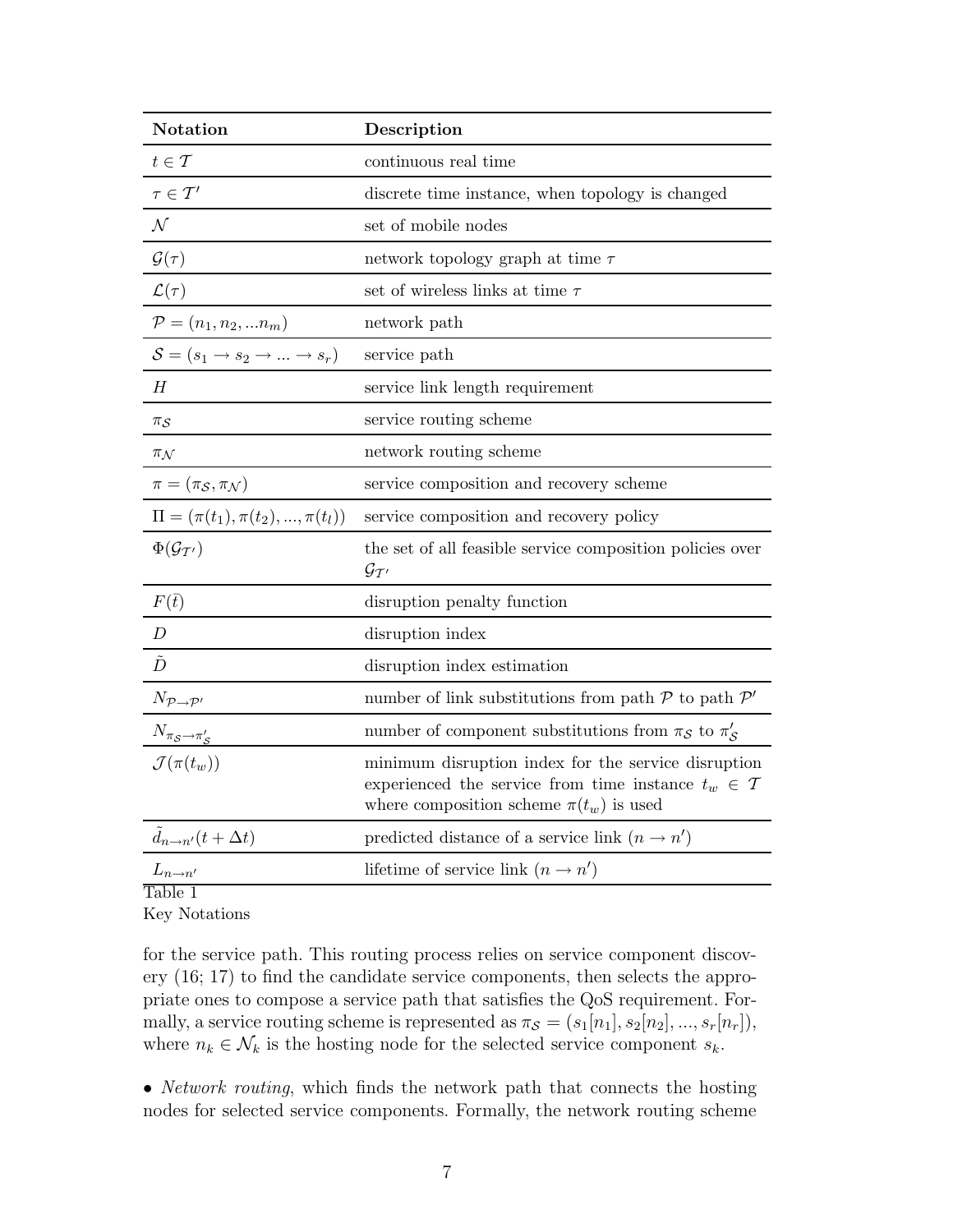

Fig. 3. A Service Composition and Recovery Framework in a Mobile Ad Hoc Network

can be represented as a set of routes  $\pi_{\mathcal{N}} = {\mathcal{P}_{(n_k,n_{k+1})}, k = 1, ..., r-1}$  where  $P_{(n_k,n_{k+1})}$  represents the network route that supports the service link  $(s_k[n_k]) \rightarrow$  $s_{k+1}[n_{k+1}].$ 

These two processes interact with each other closely. On one hand, the component selection in the service routing determines the source and destination nodes in the network routing. On the other hand, the path quality in the network routing also affects the selection of service components in the service routing. Collectively, a service composition scheme is represented as  $\pi = (\pi_{\mathcal{S}}, \pi_{\mathcal{N}}).$ 

In an ad hoc network, service failures may occur for multiple reasons. For example, end-to-end QoS requirements of a service may be violated due to network overload; service links may break due to failure of the underlying wireless communication path. This paper focuses on *service failures caused by* node mobility.

# 3.2 Service Recovery

To sustain service delivery, the service path must be repaired. This repair process essentially recomposes the service path and is called service recovery. Service recovery is triggered by service failure detection at either link, network, or service level. For example, a wireless link failure could be detected at the link-level via IEEE 802.11 ACK frame, or at the network-level through HELLO messages in the routing protocol, such as AODV (18).

Similar to service composition, service recovery also involves two processes: (1)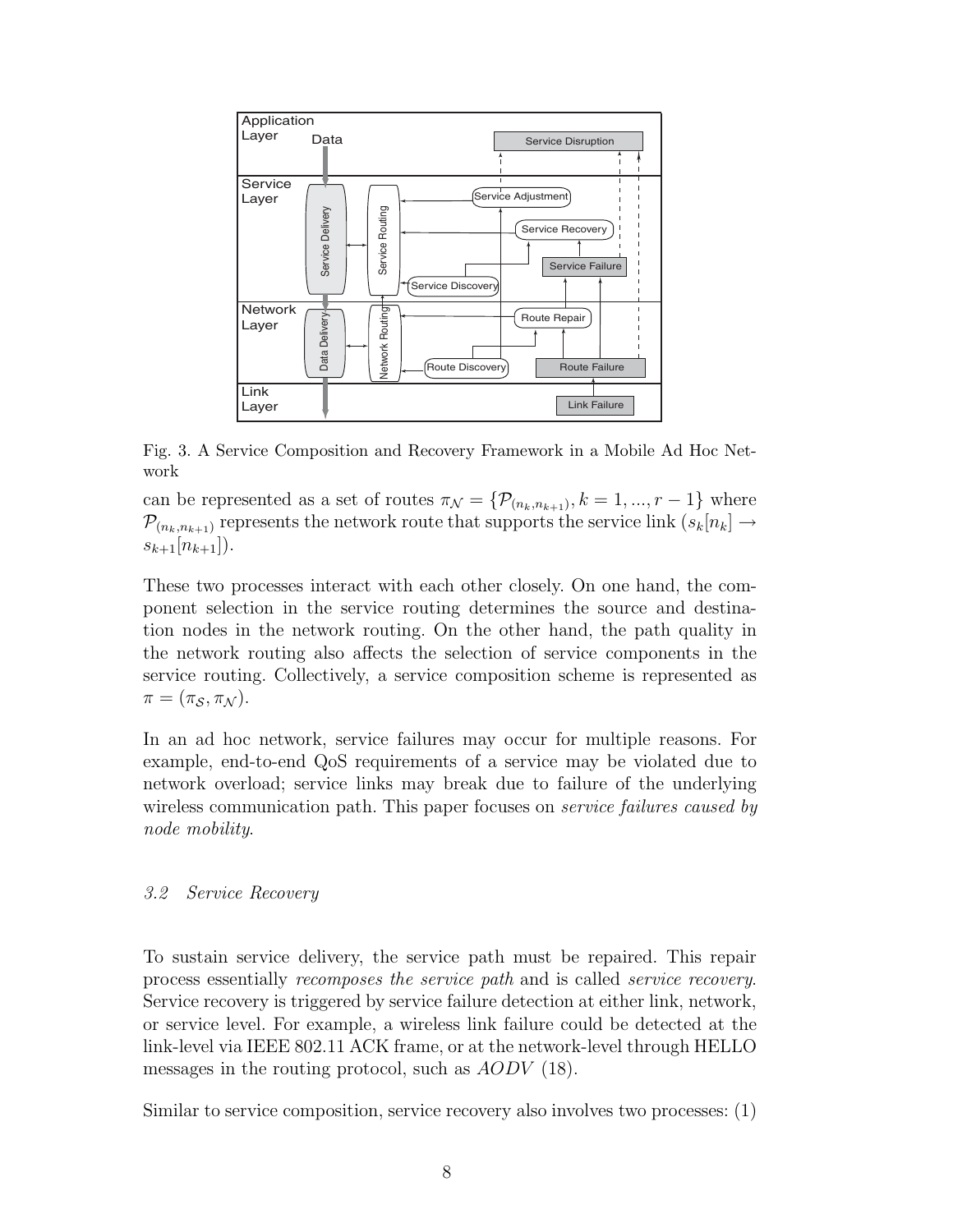network-level recovery, which repairs the data path between two components, and (2) service-level recovery, which replaces one or more service components. The network-level path repair usually depends on the specific ad hoc routing protocol used and relies on the route repair mechanism built within the routing protocol. The service-level recovery involves discovery of new components and establishment of a new service path.

Service recovery differs from service composition since it must consider not only the quality of the recomposed  $(i.e.,$  repaired) path, but also the service path used previously (*i.e.*, the one that just failed). Intuitively, to reduce the repair overhead and recovery duration, we prefer a service path that could maximally reuse the current nodes/components. For example, network-level recovery may be attempted first without changing any service components. If this recovery fails, then a service-level recovery is initiated. The limitation with using this service recovery strategy, however, is that the new service path may have a poor QoS and/or may fail again soon. Alternatively, we may wish to use service-level recovery directly without trying network-level recovery. Such a strategy, however, will incur more overhead in repairing the failed service links.

Though node mobility can cause service failures, it may provide better service paths by bringing new service components into their vicinity, *i.e.*, within their transmission range. Service adjustment is the process of modifying the current service path for better QoS or higher reliability by using a new network path or new component(s) that appear in the vicinity through node mobility. Similar to the dilemma faced by service recovery, however, such changes can disrupt the service, even though they improve the new path's reliability and quality.

# **4 Theoretical Framework**

A fundamental research challenge for service recovery is how to best tradeoff the time and overhead involved in service recovery and adjustment and the sustainability of composed service path so that end users will perceive minimum disruptions to the service during its lifetime. To address this challenge, we need a theoretical framework that allows us to analytically study the service composition, adjustment, and recovery strategies to achieve minimum service disruptions. This section quantitatively characterizes the impact of service disruption and establishes an optimization-based theoretical framework based on dynamic programming.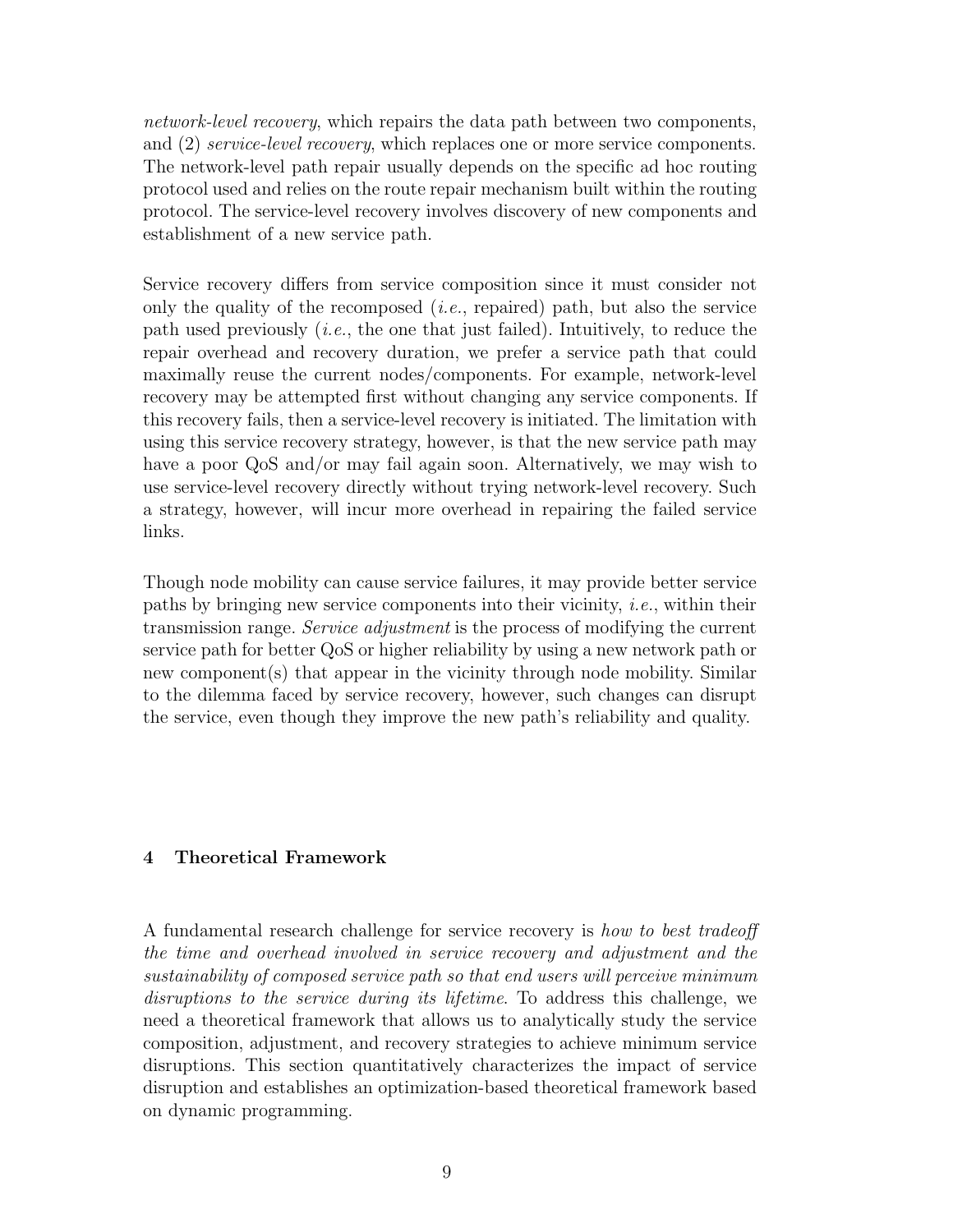



Fig. 4. Example Service Disruption Processes

Fig. 5. Example Disruption Penalty Functions  $(k=7$  is the intersection point of all the lines)

#### 4.1 Service Disruption Model

During the service failure and recovery processes, the service is unavailable to the end user, thereby causing service disruption. To analytically investigate service composition and recovery strategies that could provide the most smooth and reliable service delivery, we first need to characterize the impact of service disruption quantitatively.

A classical way to model service disruption is service availability, which is defined as the fraction of service available time during the service lifetime T:  $A = \frac{T - \sum_{i=1}^{q}(\bar{t}_i)}{T}$ , where q is the number of service disruptions and  $\bar{t}_1, \bar{t}_2, ..., \bar{t}_q$ is the sequence of disruption durations. Using availability as the metric to characterize the impact of service disruption, however, we face the following two problems:

• Service availability cannot characterize the impact of service failure frequency, i.e., it cannot differentiate between one scenario with higher service failure frequency but shorter disruption durations from the other scenario with lower service failure frequency but longer disruption durations. Figure 4 shows an example of two service disruption processes. In this figure, scenario (i) and (ii) have the same service availability  $(\frac{24}{36})$ . User-perceived disruption could be different, however, since scenario (ii) has a higher service failure frequency but smaller disruption durations. To model the effect of service disruption precisely, therefore, we need a new metric that characterizes both failure durations and failure frequency.

• Service availability is hard to compute. The calculation of service availability is based on the calculation of disruption durations, which include the service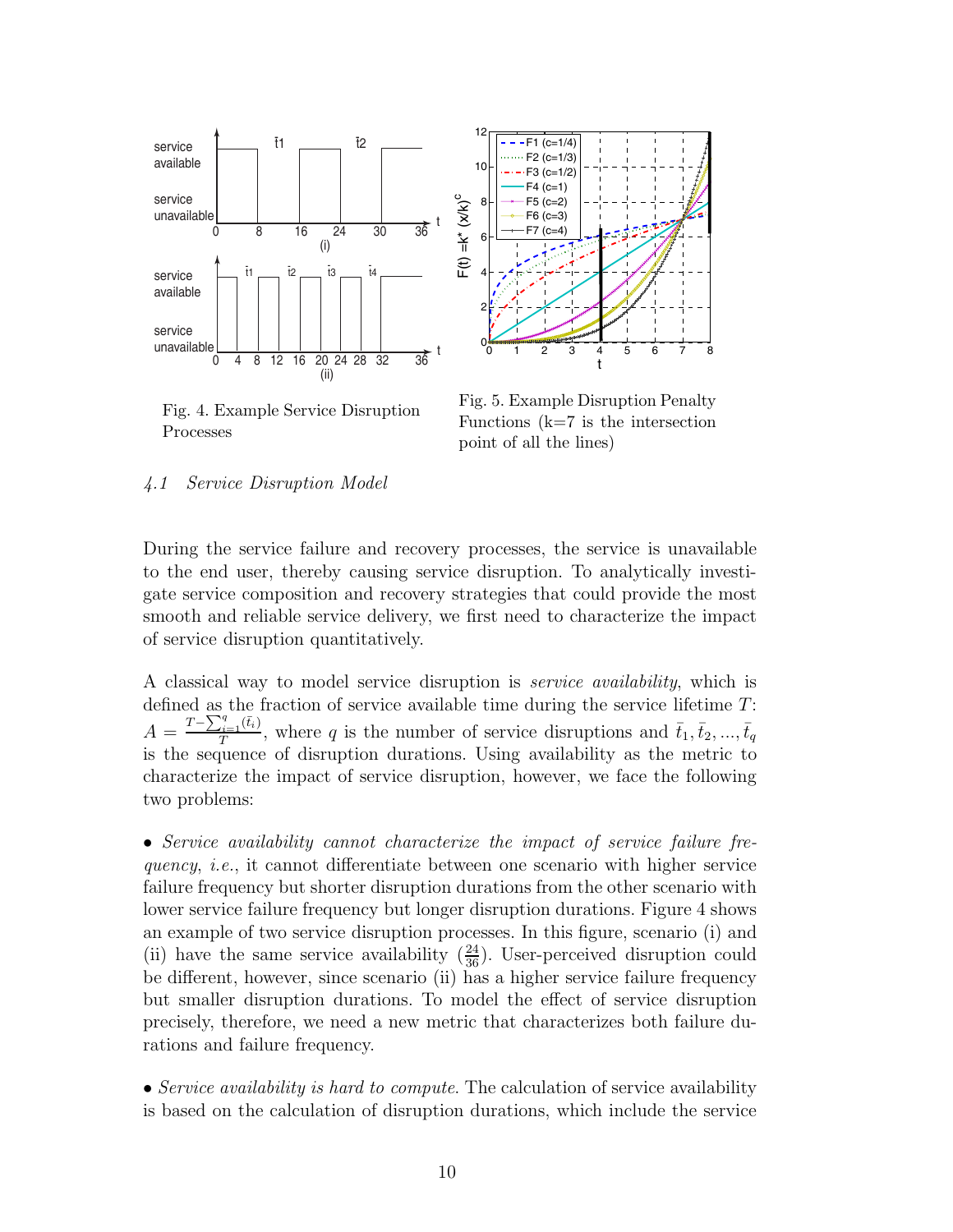failure time and recovery time. Such durations are determined by many factors, such as network topology, routing protocol, and system conditions, which are dynamic and thus hard to be incorporated into service composition and recovery decisions. To establish a theoretical framework that provides realistic insight to implementation of service composition and recovery strategy, we need a metric that is stable, easily computed, and can provide a good estimation of disruption durations.

To address the problem of measuring the impact of service failure frequency, we associate a *disruption penalty function*  $F(\bar{t})$  defined over the disruption duration  $\bar{t}$  with an end user. The shape of  $F(\bar{t})$  reflects its relative sensitivity to disruption duration and frequency. Figure 5 shows three basic types of failure penalty functions (i.e., convex, linear, concave). We further define disruption index D as a metric to characterize the impact of service disruption during the entire service lifetime T:

$$
D = \frac{1}{T} \sum_{i=1}^{q} F(\bar{t}_i)
$$
 (1)

To show how the disruption index D characterizes different user-specific disruption effects by choice of  $F(\bar{t})$ , we calculate the disruption indices for the two service disruption processes in Figure 4 using the different failure penalty functions  $F(\bar{t})$  shown in Figure 5. The results are summarized in Table 2.

| Fi                       | Fi(4)  | Fi(8)   | $D_{Proc(i)}$ | $D_{Proc(ii)}$ |
|--------------------------|--------|---------|---------------|----------------|
| Fi                       | Fi(4)  | Fi(8)   | $D_{Proc(i)}$ | $D_{Proc(ii)}$ |
| F1 (convex)              | 6.0861 | 7.2376  | 0.4021        | 0.6762         |
| $F2$ (convex)            | 5.8088 | 7.3186  | 0.4066        | 0.6454         |
| F3 (convex)              | 5.2915 | 7.4833  | 0.4157        | 0.5879         |
| F4 (linear)              | 4.0000 | 8.0000  | 0.4444        | 0.4444         |
| F5 (concave)             | 2.2857 | 9.1429  | 0.5079        | 0.2540         |
| F <sub>6</sub> (concave) | 1.3061 | 10.4490 | 0.5805        | 0.1451         |
| F7 (concave)             | 0.7464 | 11.9417 | 0.6634        | 0.0829         |

Table 2

Disruption Indices Under Different Penalty Functions

Table 2 shows that if  $F(\bar{t})$  is a convex function then disruption process (ii) has a higher disruption index than process  $(i)$ , *i.e.*, its end user is more sensitive to failure frequency. When  $F(\bar{t})$  is a concave function, disruption process (i) has a higher disruption index than process (ii), *i.e.*, its end user is more impatient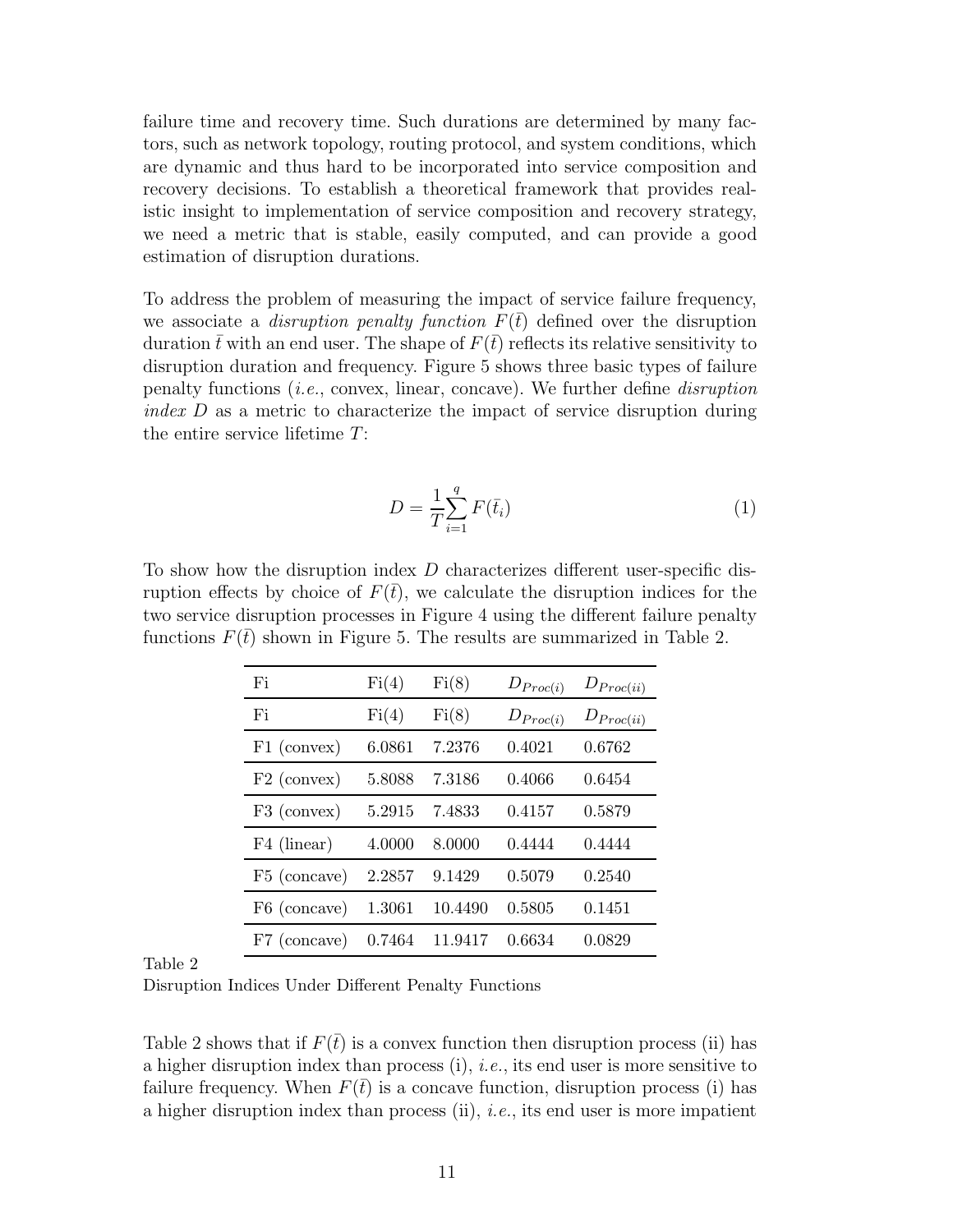to disruptions with long duration. For a linear disruption penalty function the user is neutral and the disruption index depends on the service availability.

To address the second problem of computing service availability, we present simple and stable estimations of disruption durations for network-level recovery and service-level recovery, respectively.

## 4.1.1 Estimation for network-level recovery

For network-level recovery, the service components remain the same, *i.e.*, we only need to repair the network path that connects them. A typical networklevel recovery process in repairing a network path in ad hoc networks (18) involves discovering an alterative route to replace the broken link/path and restarting the data delivery. Here we use the number of wireless link substitutions in the repair as a simple estimate for the disruption duration introduced by network-level recovery. Formally, let  $P$  and  $P'$  be the paths before and after recovery. We use  $N_{\mathcal{P}\rightarrow \mathcal{P}'}$  to denote the number of link substitutions from  $\mathcal P$  to path  $\mathcal{P}'$ . Let  $\mathcal{P} \cap \mathcal{P}'$  be the set of common links in these two paths, then

$$
N_{\mathcal{P}\rightarrow\mathcal{P}'} = |\mathcal{P}'| - |\mathcal{P}\cap\mathcal{P}'| \tag{2}
$$

Using the number of wireless link substitutions as an estimate for disruption duration introduced by network-level recovery is consistent with typical network repair operations. For example, there are usually two repair mechanisms in wireless ad hoc routing: *local repair* and *global repair*. For local repair, when a link fails, one of its end nodes will try to find an alternative path in the vicinity to replace this link. Local repair therefore involves fewer link substitutions and less recovery time. For global repair, the source node initiates a new route discovery, which takes more time than local repair and involves more link substitutions. <sup>2</sup>

#### 4.1.2 Estimation for service-level recovery

A service-level recovery involves three operations: (1) finding the appropriate substitution components, (2) starting the new components and restoring the service states, and (3) finding a network path that supports the connectivity between the new components. Service-level recovery thus takes much more time than network-level recovery. Similar to network-level recovery, the duration of service-level recovery depends largely on the searching/replacing scope of the service components. We can therefore use the number of substituted components to estimate its recovery duration. Formally, let  $\pi_{\mathcal{S}}$  and  $\pi'_{\mathcal{S}}$  be the

 $\overline{2}$  For simple estimation, we do not consider the impact of route caches here.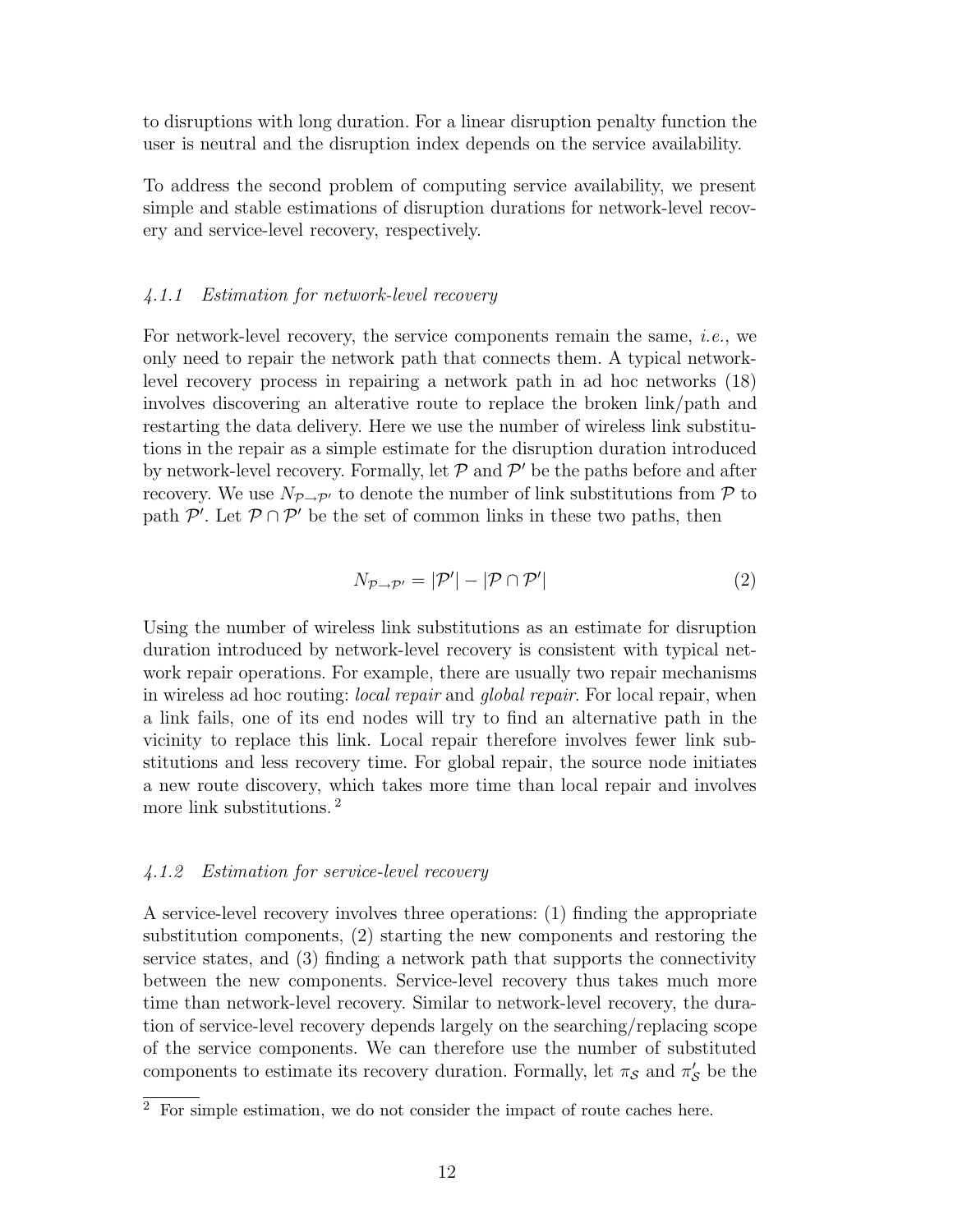service routing schemes before and after recovery. We use  $N_{\pi_S \to \pi_S'}$  $\zeta_s$  to represent the number of component substitutions from  $\pi_{\mathcal{S}}$  to  $\pi'_{\mathcal{S}}$ , then

$$
N_{\pi_{\mathcal{S}} \to \pi'_{\mathcal{S}}} = |\pi'_{\mathcal{S}}| - |\pi_{\mathcal{S}} \cap \pi'_{\mathcal{S}}| \tag{3}
$$

where  $|\pi'_{\mathcal{S}}| = r$  is the number of components in  $\pi'_{\mathcal{S}}$  and  $|\pi_{\mathcal{S}} \cap \pi'_{\mathcal{S}}|$  is number of common nodes in these two sets.

Based on the recovery duration estimation, we now proceed to refine the definition of disruption index. Consider a service  $\mathcal S$  that starts at time instance 0 and ends at T. Let  $\pi(t_1), \pi(t_2), ..., \pi(t_l)$  be the sequence of service composition schemes used during the service lifetime, and l be the length of this sequence. The disruption duration  $\bar{t}_k$  from service composition  $\pi(t_v)$  to  $\pi(t_{v+1})$  is estimated as

$$
\bar{t}_k = \beta \times N_{\pi(t_v) \to \pi(t_{v+1})}
$$
\n<sup>(4)</sup>

$$
= \beta \times (N_{\pi(t_v)\to\pi(t_{v+1})}^{\mathcal{N}} + \alpha N_{\pi(t_v)\to\pi(t_{v+1})}^{\mathcal{S}})
$$
\n
$$
\tag{5}
$$

where  $N_{\pi(t_v)\to\pi(t_{v+1})}^{\mathcal{N}}$  and  $N_{\pi(t_v)\to\pi(t_{v+1})}^{\mathcal{S}}$  denote the number of substituted wireless links in network-level recovery (if any) and the number of substituted components in service-level recovery (if any) incurred by the service composition transition from  $\pi(t_v)$  to  $\pi(t_{v+1})$  respectively.  $\beta$  is the parameter that converts the number of substitutions to disruption time.  $\alpha > 1$ , denotes the relative weight between service component substitution and link substitution on disruption duration.

Based on the discussions above, the disruption index D could be estimated via the component and wireless link substitutions. We denote the estimation of disruption index as  $\ddot{D}$ :

$$
\tilde{D} = \frac{1}{T} \sum_{v=1}^{l-1} F(\beta \times N_{\pi(t_v) \to \pi(t_{v+1})})
$$
\n(6)

$$
= \frac{1}{T} \sum_{v=1}^{l-1} F(\beta \times (N_{\pi(t_v)\to\pi(t_{v+1})}^{\mathcal{N}} + \alpha N_{\pi(t_v)\to\pi(t_{v+1})}^{\mathcal{S}}))
$$
(7)

#### 4.2 MDSCR Problem Formulation

Based on the definition of disruption index, we now formulate the minimum disruptive service composition and recovery (MDSCR) problem. First, we define a service composition and recovery policy as a sequence of service composition schemes:

$$
\Pi = (\pi(t_1), \pi(t_2), ..., \pi(t_l))
$$
\n(8)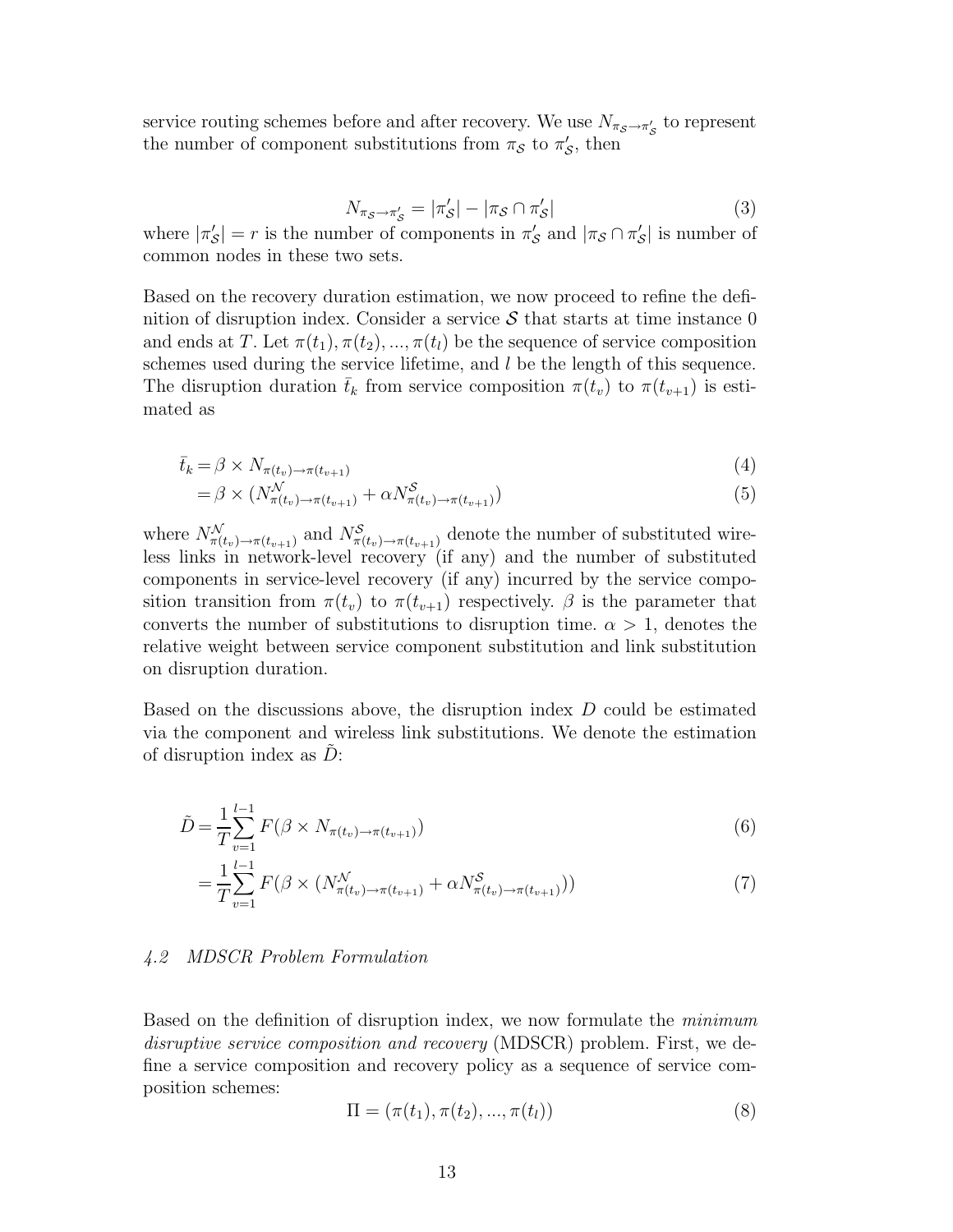where  $0 = t_1 < t_2 < ... < t_l \leq T \in \mathcal{T}$ . If gives the initial service composition scheme  $\pi(t_1)$  and all the service recovery schemes  $\pi(t_v) \to \pi(t_{v+1}), v = 1, ..., l-$ 1.

We say service composition  $\pi(t_v)$  is feasible on network  $\mathcal{G}(t_v)$ , if and only if all the network paths in  $\pi_{\mathcal{N}}(t_v)$  exist on  $\mathcal{G}(t_v)$ . Moreover,  $\Pi$  is feasible if and only if each of its service composition  $\pi(t_v)$  is feasible over the network topologies during its lifetime  $[t_v, t_{v+1}), i.e., \pi(t_v)$  is feasible on all  $\mathcal{G}(\tau)$  where  $t_v \leq \tau < t_{v+1}, \tau \in \mathcal{T}'$ .

We denote the set of all feasible service composition policies over  $\mathcal{G}_{\mathcal{T}'}$  as  $\Phi(\mathcal{G}_{\mathcal{T}'}).$ For a feasible service policy  $\Pi \in \Phi(\mathcal{G}_{\mathcal{T}})$ , there is a corresponding disruption index, which is defined in Section 4.1 as  $D(\Pi)$ :

$$
\tilde{D}(\Pi) = \frac{1}{T} \sum_{v=1}^{l-1} F(\beta \times N_{\pi(t_v) \to \pi(t_{v+1})})
$$
\n(9)

The goal of the MDSCR algorithm is to find the best policy  $\Pi \in \Phi(\mathcal{G}_{\mathcal{T}'} )$  that is feasible for  $\mathcal{G}_{\mathcal{T}'},$  so that  $\tilde{D}(\Pi)$  is minimized over the lifetime of service  $\mathcal{S}.$ Formally,

$$
MDSCR : \mathbf{minimize} \, \tilde{D}(\Pi) \tag{10}
$$

$$
\Pi \in \Phi(\mathcal{G}_{\mathcal{T}'})
$$
\n<sup>(11)</sup>

At this point, we have established a theoretical framework for the MDSCR problem in mobile ad hoc networks. When the mobility plan is determined a *priori*, the graph series  $\mathcal{G}(t)$  is then given. In this case, the MDSCR problem could be solved using dynamic programming. The mobility plan, however, is usually unavailable, *i.e.*,  $\mathcal{G}(t)$  is unknown in practice.

To derive a practical solution for the MDSCR problem, we must therefore consider heuristics that can dependably predict link lifetime and integrate it into service routing and recovery. We next study the optimal MDSCR solution under a known mobility plan (Section 4.3) and derive its analytical properties (Section 4.4). Based on these analytical insights, we then present the locationaided MDSCR heuristic algorithm based on service link lifetime prediction in Section 5.

## 4.3 Optimal Solution

If  $\mathcal{G}_{\mathcal{T}'}$  is given, MDSCR is essentially a dynamic programming problem. Let  $\mathcal{J}(\pi(t_w))$  be the minimum disruption index for the service disruptions expe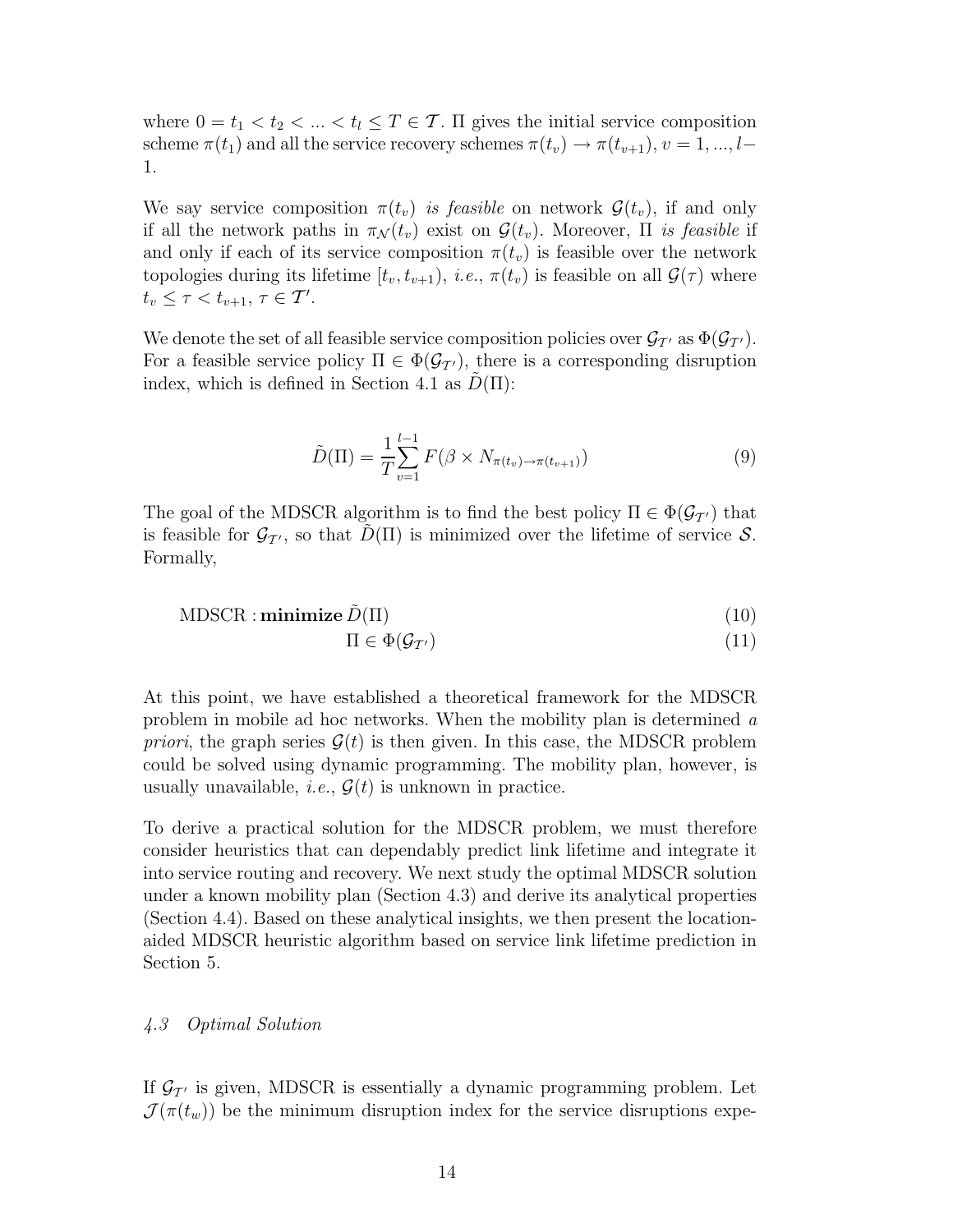rienced by the end user from time instance  $t_w \in \mathcal{T}$  where composition scheme  $\pi(t_w)$  is used, *i.e.*,

$$
\mathcal{J}(\pi(t_w)) = \min_{\Pi \in \Phi(\mathcal{G}_{\mathcal{T}'})} \frac{1}{T} \sum_{v=w}^{l-1} F(\beta \times N_{\pi(t_v) \to \pi(t_{v+1})})
$$
(12)

Obviously  $\mathcal{J}(\pi(t_1)) = \min_{\Pi \in \Phi(\mathcal{G}_{\mathcal{T}'})} \tilde{D}(\Pi)$ . Based on dynamic programming, we have

$$
\mathcal{J}(\pi(t_w)) = \min_{\pi(t_{w+1})} \{ \frac{1}{T} F(\beta \times N_{\pi(t_w) \to \pi(t_{w+1})}) + \mathcal{J}(\pi(t_{w+1})) \} \tag{13}
$$

When the mobility plan of the ad hoc network is known, the equation shown above could be used to give the optimal solution via standard dynamic programming techniques (19). In particular, solving  $\mathcal{J}(\pi(t_1))$  gives the optimal initial service composition  $\pi(t_1)$ . At time  $t_w$  with service composition scheme  $\pi(t_w)$ , solving Eq. (13) gives the optimal service recovery scheme (minimum disruption service recovery) that changes the service composition from  $\pi(t_w)$ to  $\pi(t_{w+1})$ .

## 4.4 Analysis

The optimal solution outlined above reveals several interesting properties for MDSCR strategies, as we discuss below.

## 4.4.1 Reactive Recovery

The first property of an optimal solution is the *reactive adjustment and recov*ery strategy. If the failure penalty function  $F$  is a linear or concave function (neutral or disruption frequency sensitive user), a service path is changed if and only if one of the underlying wireless link used by the service path is broken in an optimal MDSCR strategy. This property means that the service composition remains the same on the discovery of new nodes and new service components in the neighborhood  $(i.e.,$  no service adjustment) and the node failures that are not on the service path. Formally, this property is presented in Theorem 1 below.

**Theorem 1**: Let  $\Pi^* = (\pi^*(t_1), ..., \pi^*(t_l))$  be the optimal MDSCR policy. Then for any two consecutive service compositions  $\pi^*(t_w)$  and  $\pi^*(t_{w+1}), \pi^*(t_w)$  is **not** feasible on the network topology  $\mathcal{G}(\tau_i)$  ( $\tau_i \leq t_{w+1} < \tau_{i+1}, \tau_i, \tau_{i+1} \in \mathcal{T}'$ ) at  $t_{w+1}$ .

The proof of this theorem is given in the Appendix A.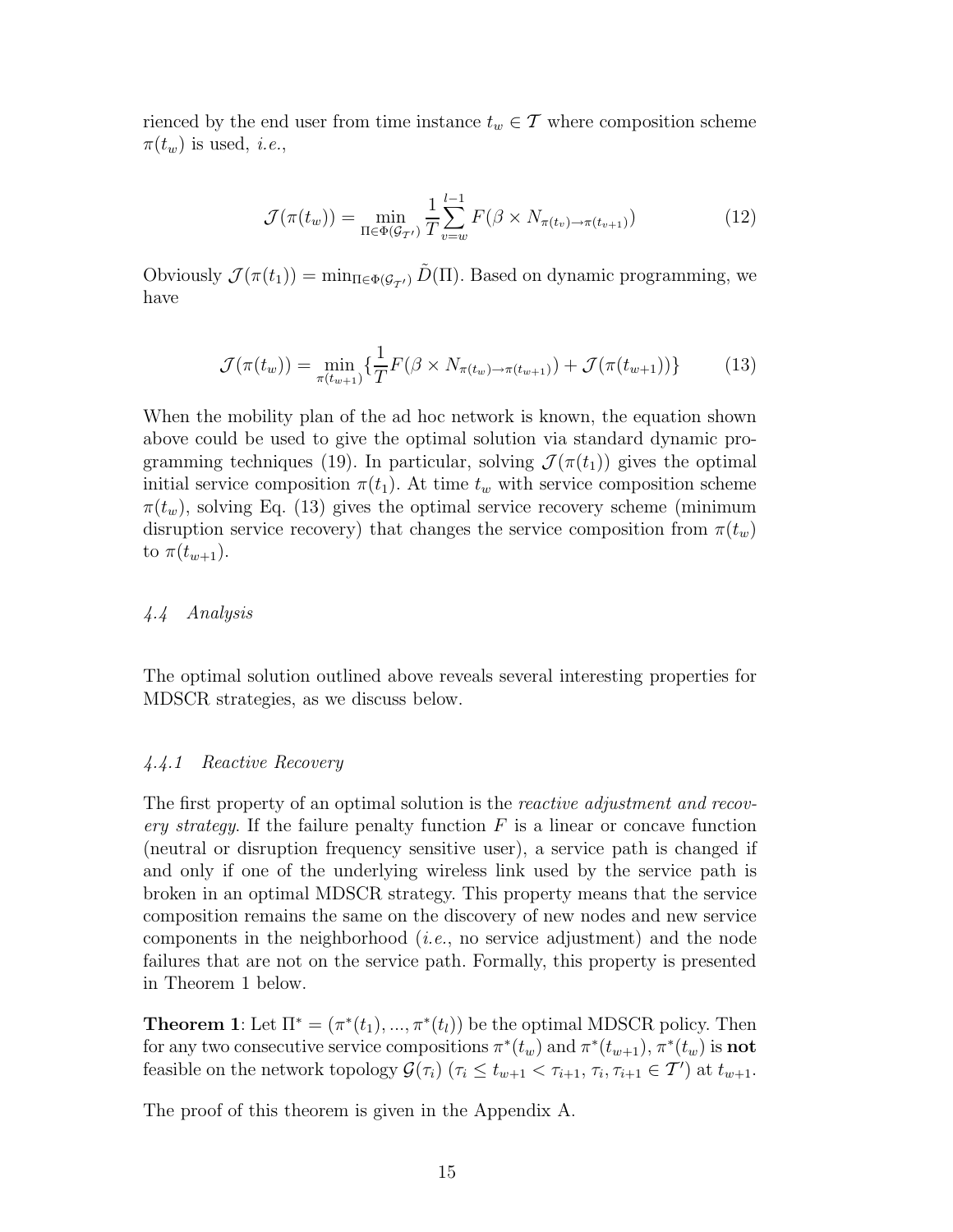#### 4.4.2 Reactive service-level recovery

For an optimal solution, the service-level recovery is invoked if and only if the network-level recovery can not repair one of the service links in use, *i.e.*, there is no feasible network path connecting these two service components. This property is formally summarized in Theorem 2 below.

**Theorem 2**: Let  $\Pi^* = (\pi^*(t_1), ..., \pi^*(t_l))$  be the optimal MDSCR policy. Consider a sub-sequence of service compositions in  $\Pi^*$ , where service components are changed. We denote this sub-sequence only with its service routing scheme as  $\Pi_{\mathcal{S}}^* = (\pi_{\mathcal{S}}^*(t_1^s), ..., \pi_{\mathcal{S}}^*(t_g^s))$ . Then for any two consecutive service compositions in  $\Pi_{\mathcal{S}}^*, \pi_{\mathcal{S}}^*(t_w^s)$  and  $\pi_{\mathcal{S}}^*(t_{w+1}^s), \pi_{\mathcal{S}}^*(t_w^s)$  is **not** feasible on the network topology  $\mathcal{G}(\tau_i)$   $(\tau_i \leq t_{w+1}^s < \tau_{i+1}, \tau_i, \tau_{i+1} \in \mathcal{T}')$  at  $t_{w+1}^s$ , *i.e.*, there exists a service link in  $\pi_{\mathcal{S}}^*(t_w^s)$  which has no feasible network path in  $\mathcal{G}(\tau_i)$ , when  $\alpha \gg 1$ .

The proof of this theorem is given in the Appendix B.

## **5 MDSCR Heuristic Algorithm**

This section explains our MDSCR heuristic algorithm. The analytical results establish several important guidelines for our MDSCR heuristic algorithm. First, a recovery operation will only be triggered upon the failure detection of the wireless link in use. Second, network-level recovery should first be initiated before a service-level recovery is attempted.

#### 5.1 Two-tier MDSCR Algorithm

Based on the analytical results, we can reduce the complexity of MDSCR problem by decomposing it into two sub-problems: (1) the service-level MD-SCR problem and (2) the network-level MDSCR problem. The service-level MDSCR is the primary problem. Its objective is to minimize the service-level disruption index  $D_{\mathcal{S}}$  via service routing, where  $D_{\mathcal{S}}$  is defined as

$$
\tilde{D}_{\mathcal{S}} = \frac{1}{T} \sum_{v=1}^{g-1} F(\beta \alpha N_{\pi_{\mathcal{S}}(t_v^s) \to \pi_{\mathcal{S}}(t_{v+1}^s)}^{\mathcal{S}})
$$
\n(14)

In particular, the initial service composition solution at the service level is given by solving the following equation: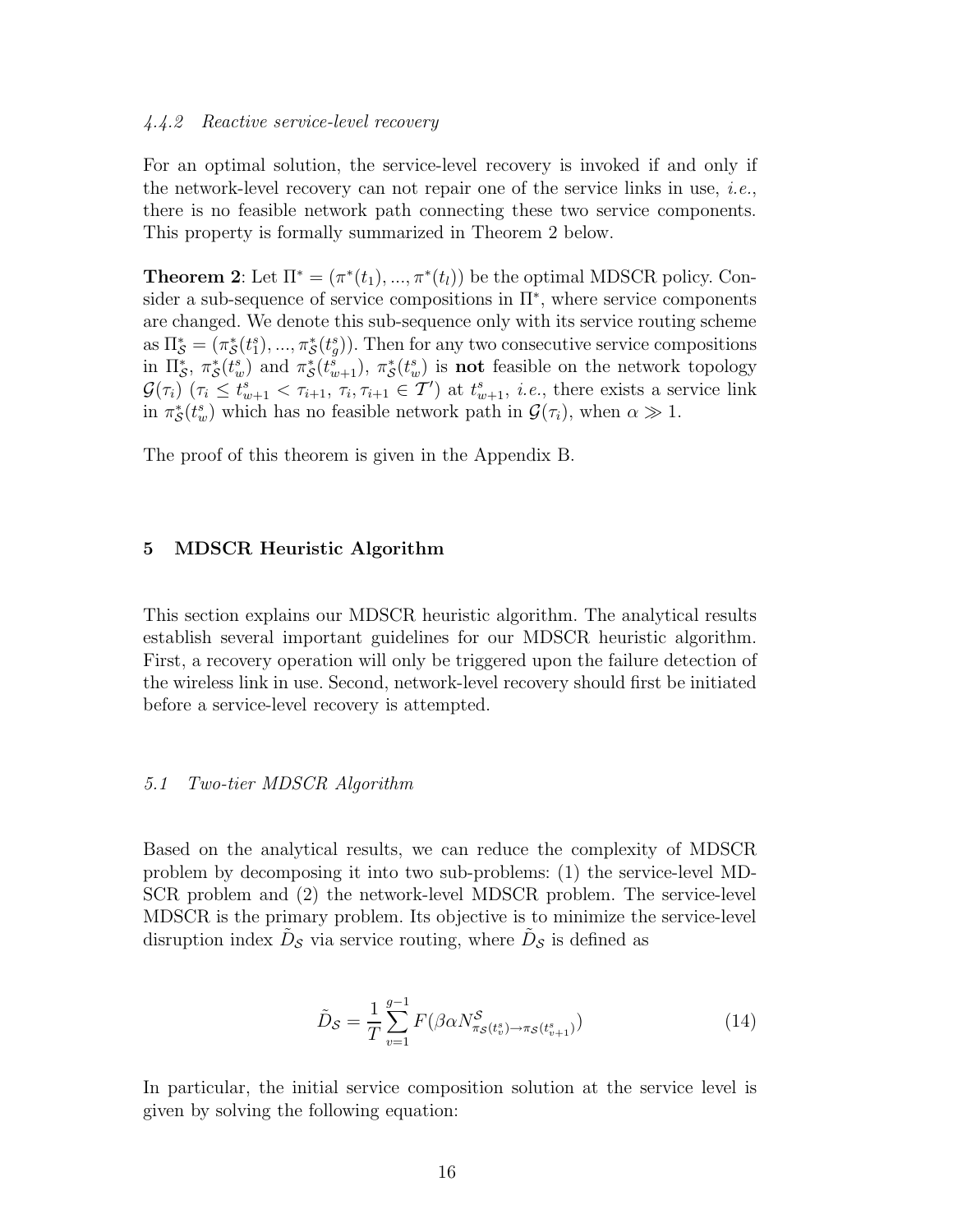$$
\mathcal{J}(\pi_{\mathcal{S}}(t_1^s)) = \min_{\Pi_{\mathcal{S}} \in \Phi(\mathcal{G}_{\mathcal{T}'})} \frac{1}{T} \sum_{v=1}^{g-1} F(\beta \alpha N_{\pi_{\mathcal{S}}(t_v^s) \to \pi_{\mathcal{S}}(t_{v+1}^s)})
$$
(15)

At time  $t_w^s$  with service routing scheme  $\pi_{\mathcal{S}}(t_w^s)$ , the service recovery scheme that changes the service route from  $\pi_{\mathcal{S}}(t_w^s)$  to  $\pi_{\mathcal{S}}(t_{w+1}^s)$  is given by solving the following equation:

$$
\mathcal{J}(\pi_{\mathcal{S}}(t_w^s)) = \min_{\pi_{\mathcal{S}}(t_{w+1}^s)} \left\{ \frac{1}{T} F(\beta \alpha N_{\pi_{\mathcal{S}}(t_w^s) \to \pi_{\mathcal{S}}(t_{w+1}^s)}) + \mathcal{J}(\pi_{\mathcal{S}}(t_{w+1}^s)) \right\}
$$
(16)

The network-level MDSCR is the secondary problem. It tries to minimize the disruption index caused by network-level recovery during the lifetime of a service link. Formally, its objective is to minimize the network-level disruption index  $D_{\mathcal{N}}$  (defined as follows) during the lifetime of each service link via network routing.

$$
\tilde{D}_{\mathcal{N}}(t_w^s \to t_{w+1}^s) = \frac{1}{T} \sum_{t=t_w^s}^{t_{w+1}^s} F(\beta N_{\pi(t) \to \pi(t+1)}^{\mathcal{N}})
$$
\n(17)

The decomposition mechanism presented above separates MDSCR concerns so that the service-level MDSCR and the network-level MDSCR can be treated separately. We focus our discussion below on the service-level MDSCR strategies and rely partially on the existing ad hoc network routing protocols for the network-level MDSCR.

#### 5.2 One-step Lookahead Approximation

Finding the solution to the service-level MDSCR problem is still a challenging issue for ad hoc networks with uncertain mobility plans since complete knowledge of future network topologies is needed. The service recovery decision at  $t_{w+1}^s$  requires the knowledge of network topology after this time instance to calculate the future disruption index  $\mathcal{J}(\pi_{\mathcal{S}}(t_{w+1}^s))$ . To address this problem, we present a one-step look-ahead approximation method where the future disruption index is estimated in the time period until its first service-level path failure. When this failure occurs, its number of component substitutions is approximated by an average value  $E(N^{\mathcal{S}})$ .

Formally, let  $L_{n_k\to n_{k+1}}$  be the expected lifetime <sup>3</sup> for the service link  $(s_k[n_k]) \to$ 

 $\overline{3}$  Here the lifetime of a service link is defined as the time interval between its formation and the first time instance when the length of the shortest network path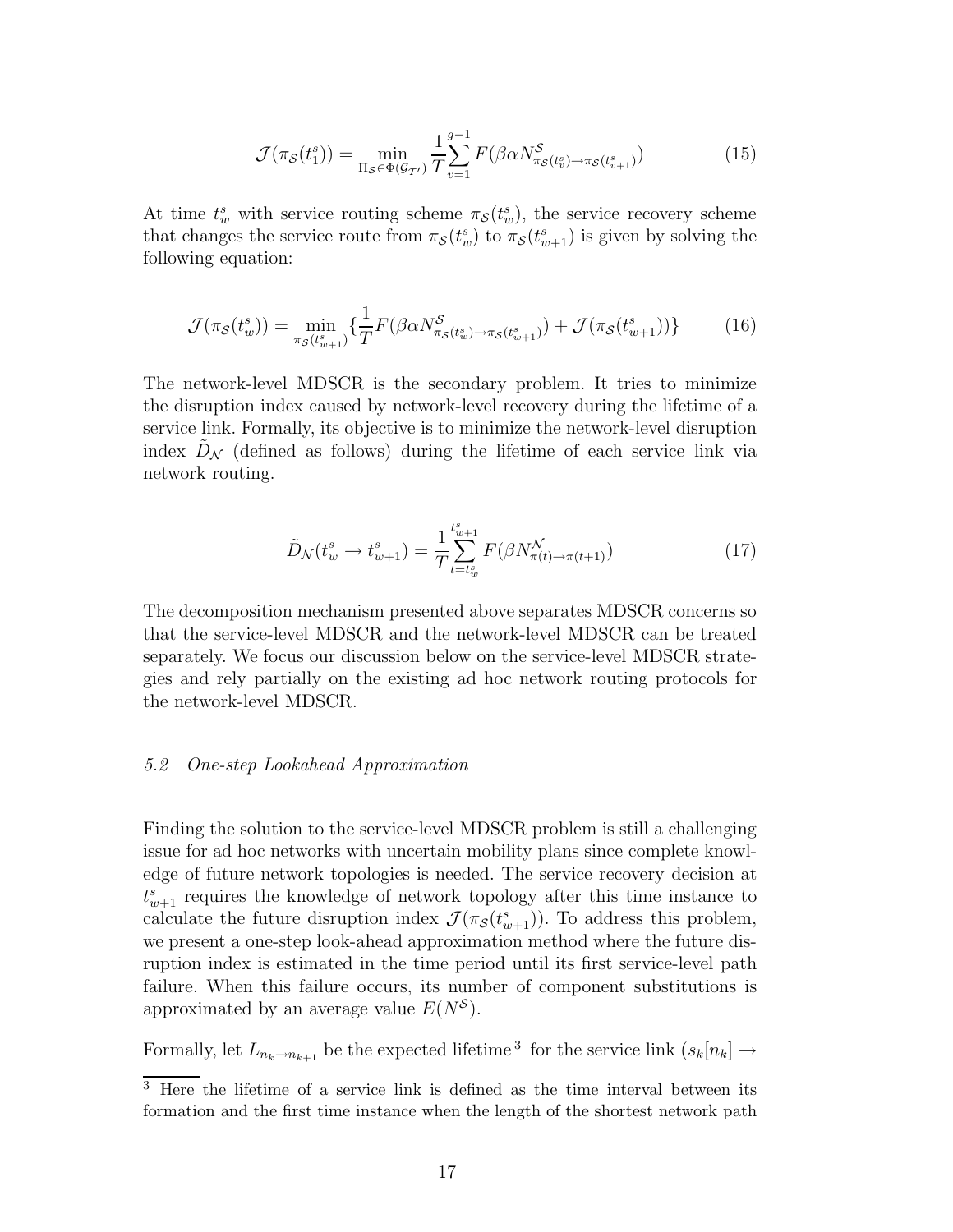$s_{k+1}[n_{k+1}].$  The service routing scheme at time  $t_{w+1}^s$  is  $\pi_{\mathcal{S}}(t_{w+1}^s) = (s_1[n_1], s_2[n_2], ..., s_r[n_r]).$ Its failure rate is estimated as  $\gamma_{\pi_{\mathcal{S}}(t_{w+1}^s)} = \sum_{k=1}^{r-1} \frac{1}{L_{n_k}}$  $\frac{1}{L_{n_k \to n_{k+1}}}$ . Likewise,  $\mathcal{J}(\pi_{\mathcal{S}}(t_{w+1}^s))$ is estimated as

$$
\hat{\mathcal{J}}(\pi_{\mathcal{S}}(t_{w+1}^s)) = F(\beta \alpha \times E[N^{\mathcal{S}}]) \times \gamma_{\pi_{\mathcal{S}}(t_{w+1}^s)} \tag{18}
$$

The initial service composition strategy is to find  $\pi_{\mathcal{S}}(t_1^s)$  that minimizes

$$
F(\beta \alpha \times E[N^S]) \times \gamma_{\pi_{\mathcal{S}}(t_1^s)}
$$
\n(19)

The service-level recovery strategy involves finding a service routing scheme  $\pi_{\mathcal{S}}(t_{w+1}^s)$  to minimize

$$
\frac{1}{T}F(\beta\alpha N^{\mathcal{S}}_{\pi_{\mathcal{S}}(t^s_w)\to\pi_{\mathcal{S}}(t^s_{w+1})}) + F(\beta\alpha E[N^{\mathcal{S}}])\gamma_{\pi_{\mathcal{S}}(t^s_{w+1})}
$$
\n(20)

In Eq. (20), the first term characterizes the recovery duration from the failed service routing scheme  $\pi_{\mathcal{S}}(t_w^s)$  to the new service routing scheme  $\pi_{\mathcal{S}}(t_{w+1}^s)$ . The second term characterizes the sustainability of the newly composed service path. Thus minimizing Eq. (20) balances the tradeoff between these two factors faced by service recovery.

#### 5.3 Lifetime Prediction

Another problem with deriving a practical MDSCR solution for Eq. (19) and Eq. (20) involves estimating the service link lifetime. This problem is hard due to the highly inter-dependent wireless link failures and the impact from network path repairs. It therefore cannot be solved by traditional network path reliability estimation methods.

To address this challenge, we devise a service link lifetime prediction method based on linear regression. <sup>4</sup> In particular, we estimate the lifetime of a network path  $L_{n\to n'}$  based on the predicted distance between two components  $\tilde{d}_{n\to n'}(t+)$  $\Delta t$ , which is calculated based on the current locations of the hosting nodes, their velocities and the prediction time  $\Delta t$ . For a service link  $(n \to n')$ , let  $d_{n\rightarrow n'}(t)$  be the distance between its two end nodes, and vector  $V_n(t)$ ,  $V_{n'}(t)$ 

that supports this service link is larger than service link length requirement H.

<sup>&</sup>lt;sup>4</sup> We assume that the mobile nodes in the network are distributed roughly homogeneously.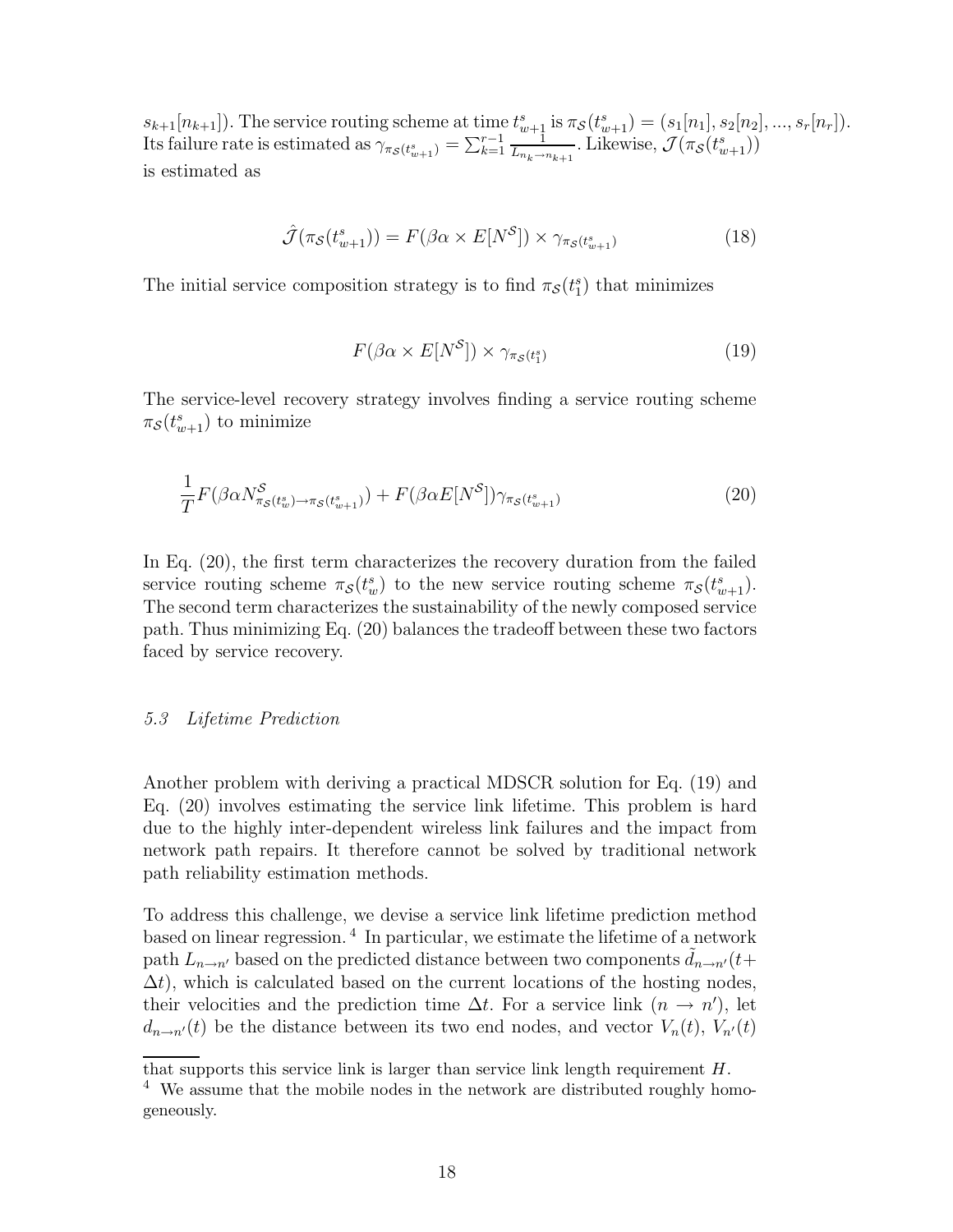be their velocities at time t. The predicted distance of service link  $(n \to n')$ after time interval  $\Delta t$  is then given as follows:

$$
\tilde{d}_{n \to n'}(t + \Delta t) = d_{n \to n'}(t) + \Delta t \times |V_n(t) - V_{n'}(t)| \tag{21}
$$

To establish a relation between the predicted distance  $\tilde{d}_{n \to n'}(t + \Delta t)$  and the lifetime  $L_{n\to n'}$  of a service link  $(n \to n')$ , we conducted the experiments described below. The network configuration parameters are given in Table 5 in Section 6.1. We plot the relation between the service link lifetime and its predicted distance in Figure 6.



Fig. 6. Lifetime Prediction

The black dot in Figure 6 describes the relation of the predicted distance (xvalue) and the lifetime (y-value) of a service link; and the black line is the linear regression result. Using linear regression over the experiment results, the lifetime of a service link is calculated as follows:

$$
L_{n \to n'} = K \times \tilde{d}_{n \to n'}(t + \Delta t) + B \tag{22}
$$

where  $K = 121.4229$  and  $B = -0.0922$  are two coefficients of the linear regression in this experiment.

In the simulation study (Section  $6$ ), we derive the corresponding coefficients for linear regression for different network configurations, and pick the best prediction time  $\Delta t$  with the largest goodness-of-fit.

## 5.4 Two-tier Predictive Heuristic Algorithm

We now summarize the discussions above and present the MDSCR heuristic algorithm. The deployment of our algorithm needs the support of location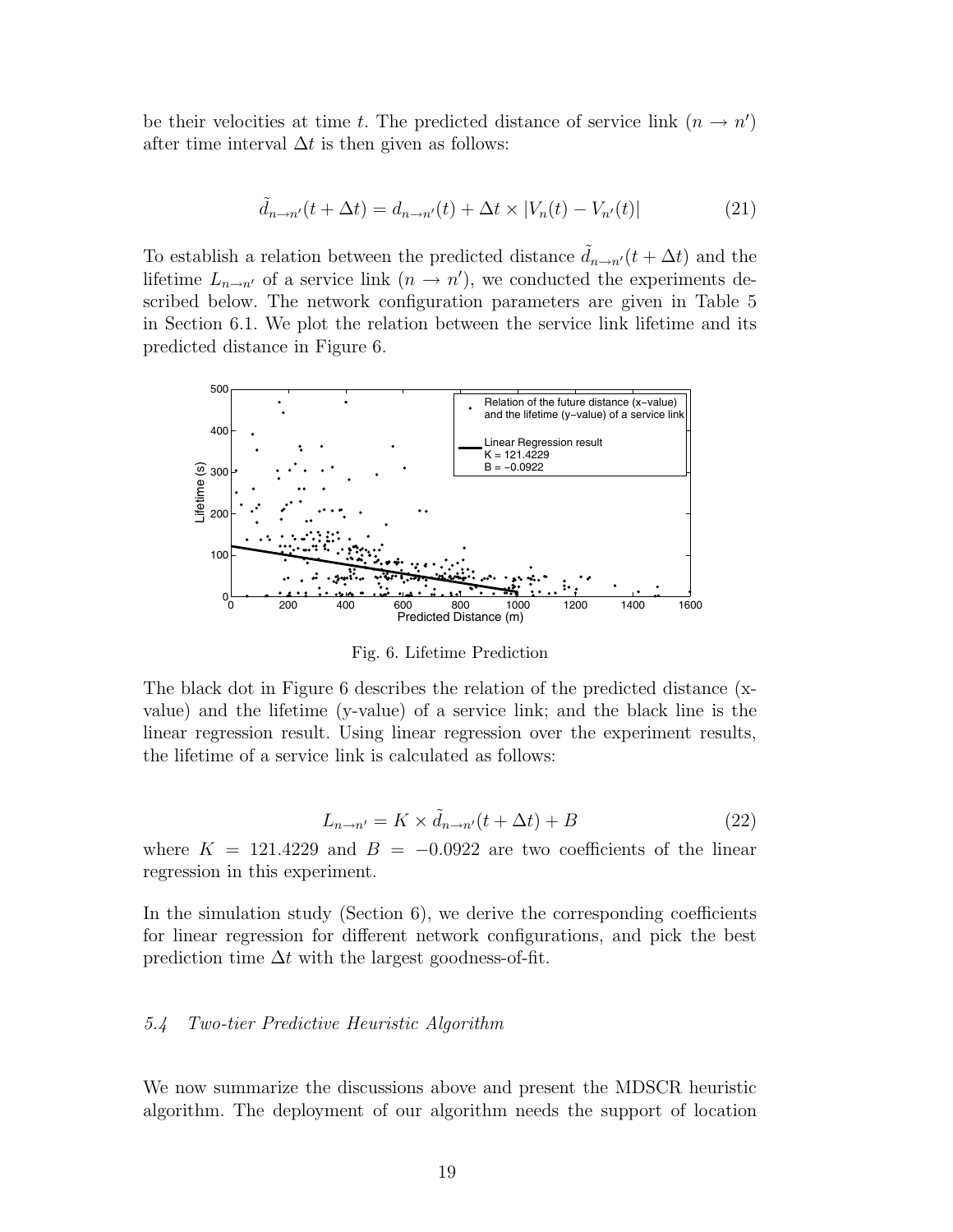#### **Algorithm I**: Minimum Disruption Service Composition

- 1 *Top tier: service routing*
- 1.1 For all feasible service links  $(s_k[n_k] \rightarrow s_{k+1}[n_{k+1}])$  whose shortest underlying network path length  $\leq H$

Estimate lifetime  $L_{n_k \to n_{k+1}}$ .

- 2.2 Find the service routing scheme  $\pi_{\mathcal{S}}$  that minimizes Eq. (19). //This could be done based on any minimum cost routing algorithm
- 2 *Bottom tier: network routing*
- 2.1 For each service link  $(s_k[n_k] \rightarrow s_{k+1}[n_{k+1}])$

Find the network path with the maximum estimated lifetime and length  $\leq H$ .

 $P_{(n_k,n_{k+1})} \leftarrow M L N R(n_k,n_{k+1},\mathcal{G}) / M L N R$  is a minimum path failure rate routing algorithm that could be done based on any minimum cost routing algorithm

Table 3 Minimum Disruption Service Composition Algorithm

services (20) for node location and velocity information, as well as service discovery services (17).

Table 3 presents the minimum disruption service composition algorithm. This algorithm has two tiers: top and bottom. The top tier is the service routing that finds the service components with the lowest service link failure rates for the service path. After the service components are determined, the network routing algorithm in the bottom tier will find the network path with the maximum estimated lifetime to connect these components.

Table 4 gives the minimum disruption service recovery algorithm. This algorithm also has two tiers: bottom and top. The bottom tier is the network-level recovery, which is triggered by the failure of a wireless link on the current service path. If the network-level recovery succeeds, the algorithm returns successfully. If it fails, however, then the service-level recovery in the top tier will be triggered. The service-level recovery first finds the new service components, which balances the recovery duration and the sustainability for the new service link. It then performs the network path routing between the new service components.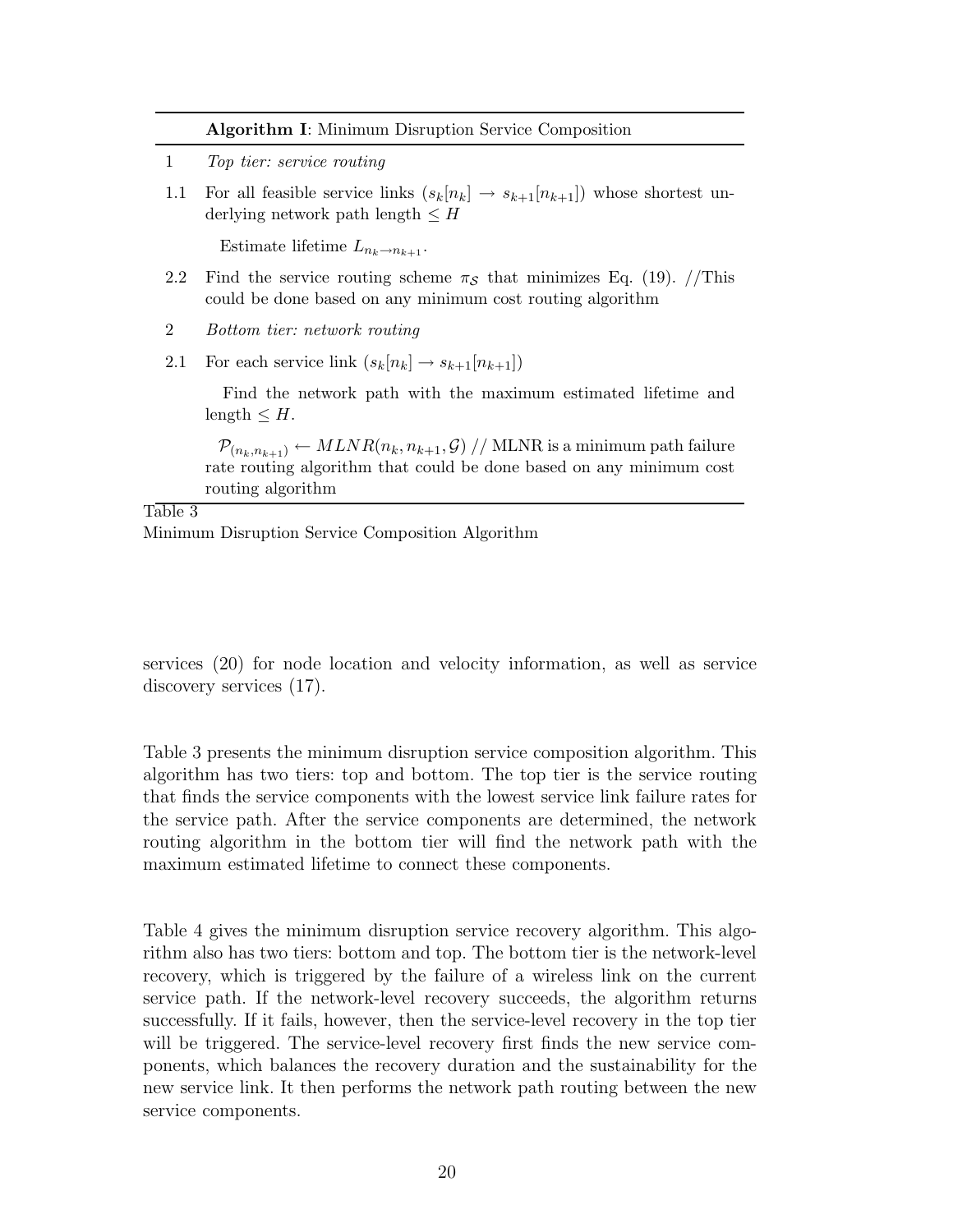| <b>Algorithm II:</b> Minimum Disruption Service Recovery |  |  |  |
|----------------------------------------------------------|--|--|--|
|                                                          |  |  |  |

//Assume a wireless link that supports service link  $(s_k[n_k]) \rightarrow$  $s_{k+1}[n_{k+1}]$  fails

- 1 *Bottom tier: network-level recovery*
- 1.1 For all feasible network path  $\mathcal{P}_{(n_k,n_{k+1})}$  with length  $\leq H$

Estimate lifetime  $L_{n_k \to n_{k+1}}$ .

If no such feasible network path exists, goto 2

1.2 Find the network path with the maximum estimated lifetime

return the path. //network-level recovery succeeds.

// network-level recovery fails, try service-level recovery

2 *Top tier: service-level recovery*

//Assume the current service routing scheme is  $\pi_{\mathcal{S}}(t^{s}_{w})$ 

2.1 For all feasible service links  $(s_k[n_k] \rightarrow s_{k+1}[n_{k+1}])$  whose shortest underlying network path length  $\leq H$ 

Estimate lifetime  $L_{n_k \to n_{k+1}}$ .

2.2 Find the service routing scheme  $\pi_{\mathcal{S}}(t_{w+1}^s)$  that minimizes Eq. (20)

//then perform network routing

2.3 For each service link  $(s_k[n_k] \rightarrow s_{k+1}[n_{k+1}])$  in  $\pi_{\mathcal{S}}(t_{w+1}^s)$ 

Find the network path with the maximum estimated lifetime and  $length < H$ .

 $P_{(n_k,n_{k+1})} \leftarrow M L N R(n_k,n_{k+1},\mathcal{G})$ 

Table 4

Minimum Disruption Service Recovery

## **6 Simulation Study**

This section evaluates the performance of our MDSCR algorithm via simulation and compares it with other service composition and recovery algorithms.

## 6.1 Simulation Setup

We conducted the simulations using  $ns-2$  (21). In our simulated ad hoc network, 50 nodes are randomly deployed over a  $2,000 \times 1,000m^2$  region. Each node has a transmission range of  $250m$ . Node mobility follows the random waypoint model with a *maximum speed* (default value is  $10m/s$ ) and a *pause* time (default value is 10s).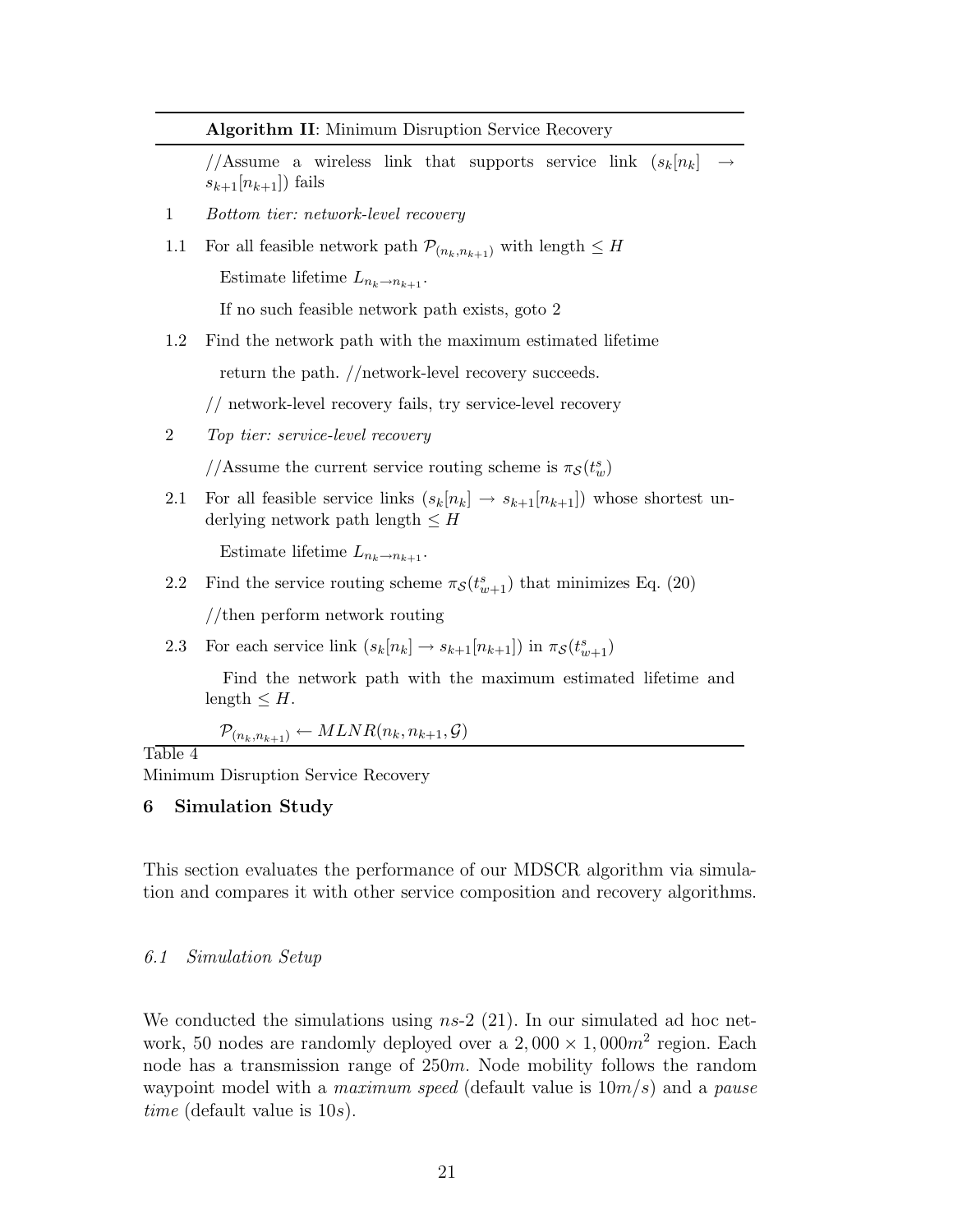| number of nodes                               | 50                  |  |
|-----------------------------------------------|---------------------|--|
| network size $(m^2)$                          | $2000 \times 1000$  |  |
| transmission range $(m)$                      | 250                 |  |
| maximum speed $(m/s)$                         | 10                  |  |
| pause time $(s)$                              | 10                  |  |
| number of components in a service path        | 4                   |  |
| number of component replica $ \mathcal{N}_k $ | 8                   |  |
| service link length requirement $H$           | 3                   |  |
| $\alpha$                                      | 10                  |  |
| $\beta$                                       | 1                   |  |
| disruption penalty function                   | $F(t)=\overline{t}$ |  |

Table 5

Default Simulation Parameters

The service discovery is simulated based on the results presented in (22) and the network routing protocol is simulated using AODV in ns-2. By default, The service delivers constant bit rate (CBR) traffic at  $1 packet/sec$ , and the size of the packets is 512 bytes. The simulated service is composed of 4 components and each component has 8 replicas by default. Each service link requires its maximum network path length  $H \leq 3$  by default.

Based on the averaged simulation results, we set the values of  $\alpha$  to 10 and  $\beta$  to 1. Linear function  $F(\bar{t}) = \bar{t}$  is used as the default disruption penalty function. In the simulation, the prediction time is adjusted for each network configuration to achieve the smallest prediction error. Default values of the simulation parameters are given in Table 5.

We compare the performance of our MDSCR algorithm with the *shortest path* service composition and recovery (SPSCR) algorithm (23; 24) and the random selection service composition and recovery (RSSCR) algorithm. The shortest path routing algorithm (25) is a common ad hoc routing algorithm that chooses the path with the smallest hop number. The SPSCR algorithm is a natural extension of the shortest path routing algorithm, where the length of a service link is the length of the shortest network path that supports it and the service path with the shortest service link length will be chosen. The RSSCR algorithm randomly chooses the candidate hosting nodes for the service components in a service path. We use RSSCR as the baseline for comparison since it does not use any optimization strategy.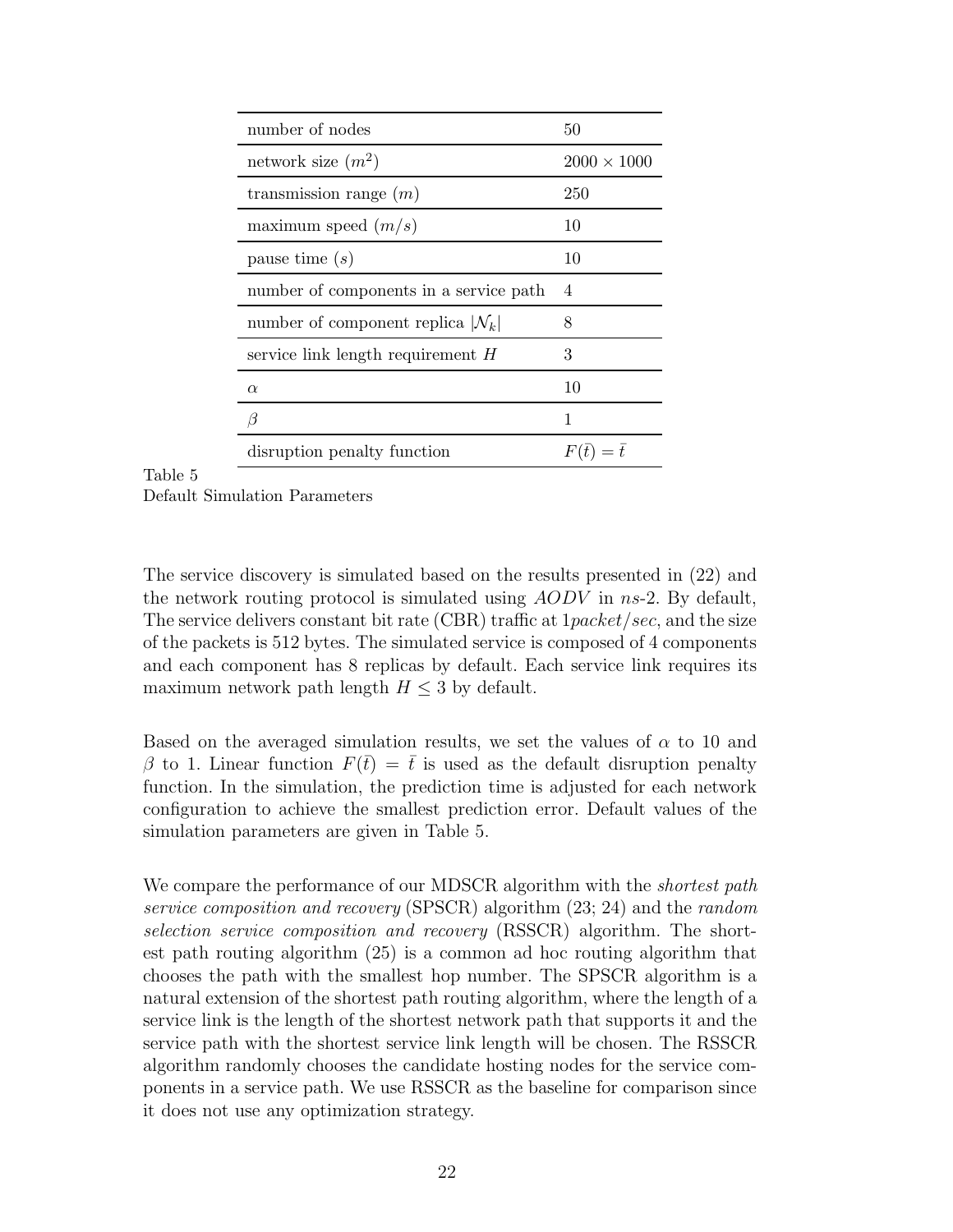

Fig. 7. Disruption Index for MDSCR, SP-Fig. 8. Throughput for MDSCR, SPSCR, SCR, and RSSCR When Service Path and RSSCR when Service Path Length is Length is 2 Using CBR Traffic 2 Using CBR Traffic

6.2 Basic Comparison

We first conduct the basic comparison of disruption index and throughput for the MDSCR, SPSCR, and RSSCR algorithms. In this experiment, the number of components in a service path is 2. The service link length requirement is restricted by the default network path length requirement in AODV, which is 30 hops.

For each experiment, we run the MDSCR, SPSCR, and RSSCR algorithms over the same network scenario, i.e., each node in two runs of the simulation follows the same trajectory. Each CBR traffic simulation runs for  $2 \times 10^5 s$ . Since the experiment time is extremely long, it can reflect a general network topology.

Figures 7 and 8 show the results of disruption index and throughput for the MDSCR, SPSCR, and RSSCR algorithms using CBR traffic. From Figure 7, we can see that the disruption index is an accumulated value, which increases with time. This figure also shows that the MDSCR algorithm achieves a smaller disruption index compared with the SPSCR and RSSCR algorithms, and thus incurs fewer and shorter disruptions with regard to their frequencies and durations. This result can also be reflected by the instantaneous throughput of the service, which is shown in Figure 8. This figure shows how the MDSCR algorithm achieves higher and smoother throughput in comparison with the SPSCR and RSSCR algorithms.

The reason for these results is that the shortest path may fail quickly for the SPSCR algorithm since some wireless links on the shortest path may be broken shortly after the path is established due to node mobility. Likewise, the RSSCR algorithm performs poorly since it considers neither the length of a service link (as does the SPSCR algorithm) nor the future distance between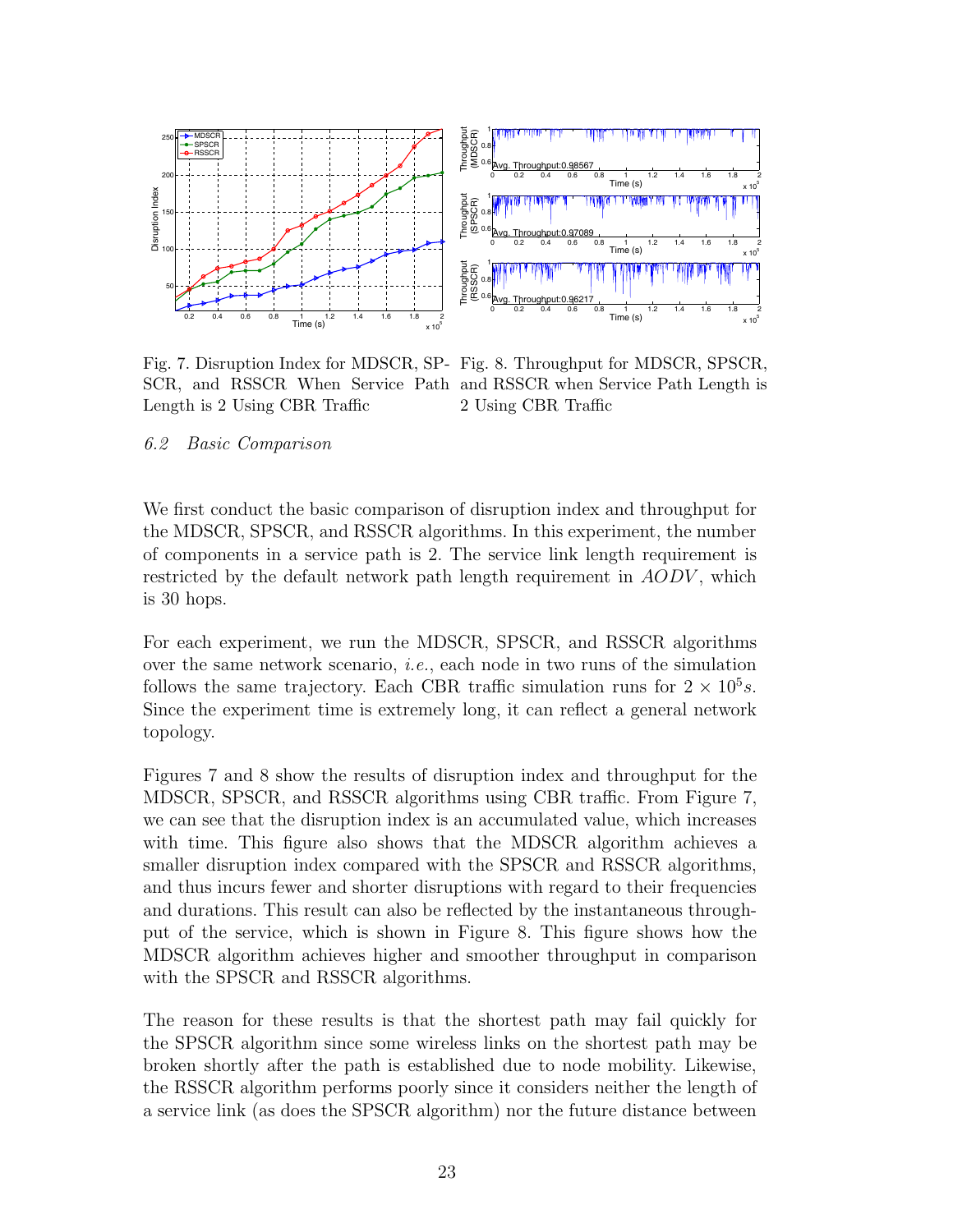

Fig. 9. Disruption Index for MDSCR, SP-Fig. 10. Throughput for MDSCR, SPSCR, SCR, and RSSCR When Service Path and RSSCR When Service Path Length is Length is 4 Using CBR Traffic 4 Using CBR Traffic

service components (as does the MDSCR algorithm).

## 6.3 Impact of Service Path Length

We next measure the impact of service path length  $(i.e.,$  the number of service components involved in the service delivery) on the performance of our algorithm. This simulation adjusts the number of service components from 2 to 4. Figures 9 and 10 show these results.

Comparing Figure 9 with Figure 7, it is clear that the MDSCR algorithm consistently outperforms the SPSCR and RSSCR algorithms under both service path lengths. The throughput comparison in Figures 10 and 8 further validates this result. We also observe that the disruption index increases and the throughput decreases when the synthetic service is composed of more components (*i.e.*, from 2 to 4), which means there is a higher possibility for the service path to be disrupted.

# 6.4 Impact of Service Link Length Requirement H

The service link length requirement  $H$  can limit service link selection, and thus may also affect the performance of the service composition and recovery algorithms. Figure 11 shows the results for the service consisting of 2 components with the service link length requirement as 3 hops, using CBR traffic.

Comparing it with Figure 7, we can see that the disruption index increases with more restricted service link length requirement, which means there is a higher possibility for a disconnected service link. The throughput comparison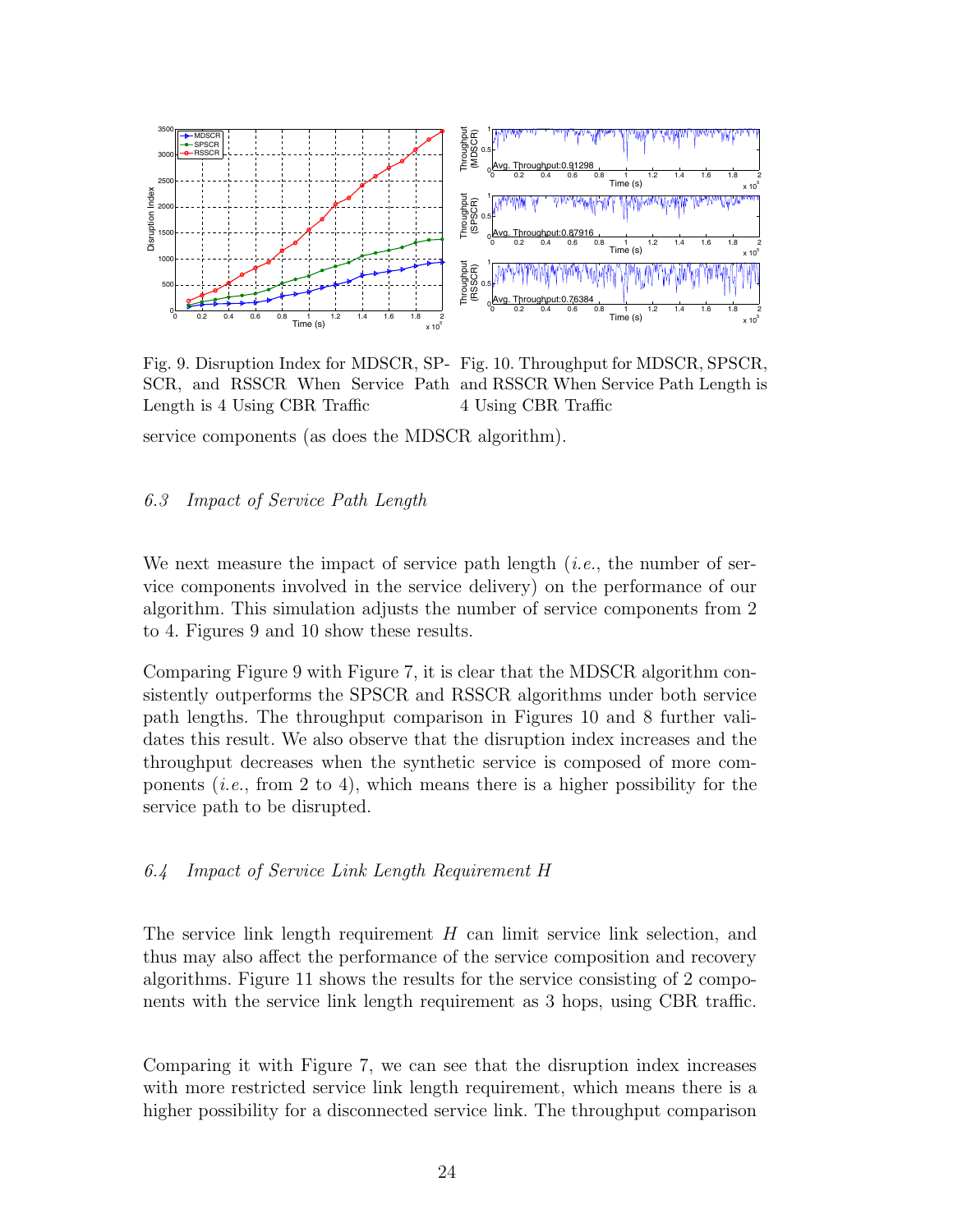

Fig. 11. Disruption Index for MDSCR, Fig. 12. Throughput for MDSCR, SPSCR, quirement is 3 Using CBR Traffic

SPSCR, and RSSCR When Service Path and RSSCR when Service Path Length is Length is 2 and Service Link Length Re-2 and Service Link Length Requirement is 3 Using CBR Traffic



quirement is 3 Using CBR Traffic

Fig. 13. Disruption Index for MDSCR, Fig. 14. Throughput for MDSCR, SPSCR, SPSCR, and RSSCR When Service Path and RSSCR When Service Path Length is Length is 4 and Service Link Length Re-4 and Service Link Length Requirement is 3 Using CBR Traffic

in Figures 12 and 8 also verifies this result, *i.e.*, the service throughput is higher and smoother when the service link has no length requirement.

We next conducted experiments with the service consisting of 4 components (service link length requirement remains the same), also using CBR traffic. The results are shown in Figures 13 and 14. By comparing these two figures with Figures 9 and 10, we observe that the disruption index increases and throughput decreases with more restricted service link length requirement.

To further study the impact of service link length requirement  $H$ , we introduced the disruption improvement ratio, which is defined as  $\frac{\tilde{D}_{SPSCR} - \tilde{D}_{MDSCR}}{\tilde{D}_{SPSCR}}$ , where  $\tilde{D}_{MDSCR}$  and  $\tilde{D}_{SPSCR}$  are the disruption indices of the MDSCR and SP-SCR algorithms. We experimented with the MDSCR and SPSCR algorithms over 50 different random network topologies, each of which runs for 2, 000s. We used the average improvement ratio as a metric in our simulation study.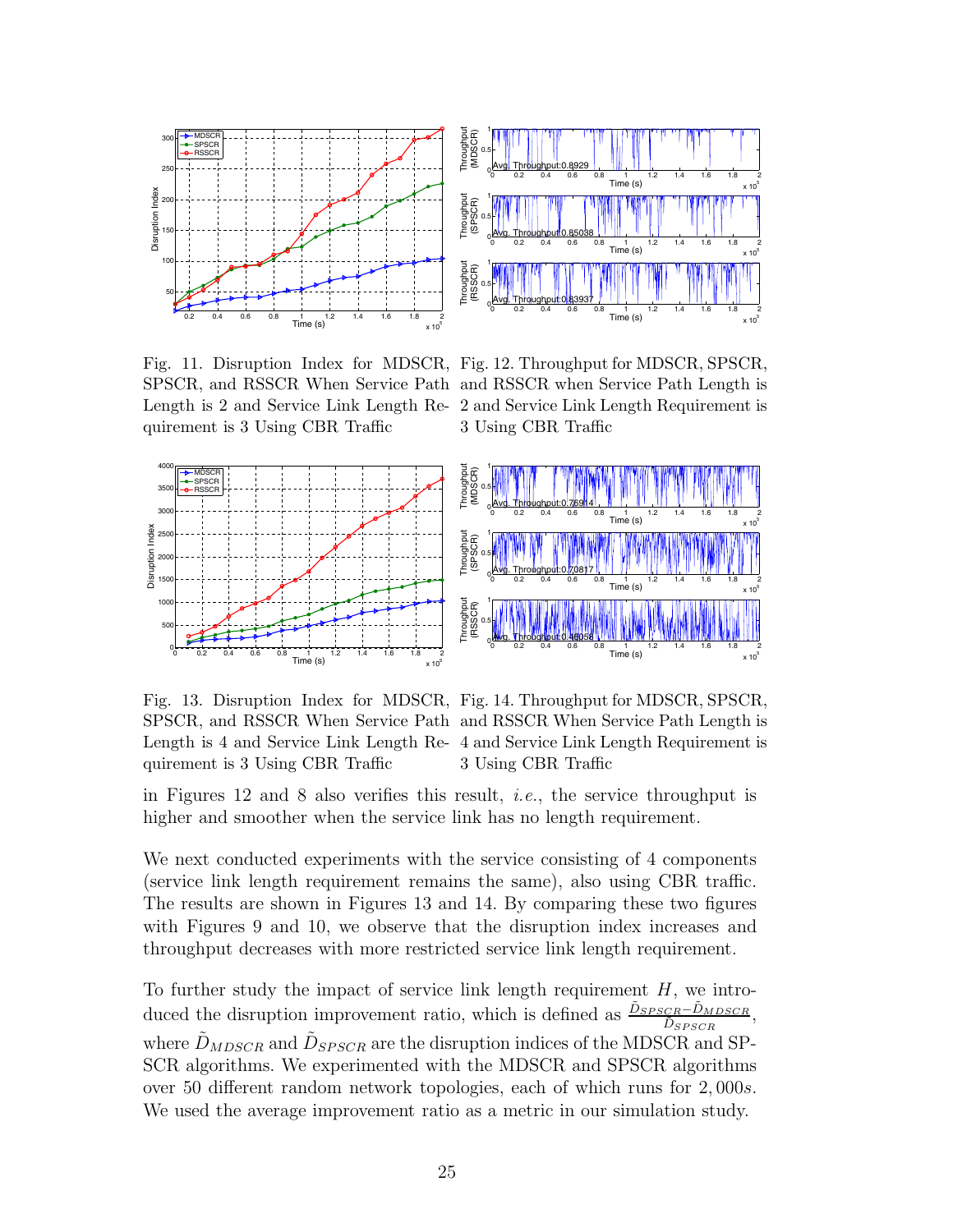

Fig. 15. Disruption Index for MDSCR, Fig. 16. Throughput for MDSCR, SPSCR, SPSCR, and RSSCR When Service Path and RSSCR When Service Path Length is Length is 2 Using TCP Traffic 2 Using TCP Traffic

We run simulations under different values of  $H(1, \ldots, 5)$  and plot the average improvement ratios in Figure 19. The results show that the MDSCR algorithm outperforms the SPSCR algorithm for all  $H$  values. The MDSCR algorithm also works best when the maximum service link length requirement is 3. If the service link length requirement is too small  $(e.g., 1)$ , then there is no optional service path for most of the time. Conversely, if the service link length requirement is too large  $(e.g., 5)$ , the service link lifetime depends largely on the network topology instead of the relative locations of its two components. The prediction method thus works less effectively due to randomness in the service link lifetime.

# 6.5 Impact of Traffic Type

The performance of service composition and recovery algorithms heavily depends on the inter-component traffic type, particularly if we consider the throughput of the service in a highly dynamic and lossy network environment. In our simulation study, we use CBR traffic as the default traffic type. Without any loss-based rate adaptation, its throughput directly reflects the impact of service disruption caused by node mobility and link failures. In practice, TCP is also commonly used as a transport protocol for inter-component communication. Here we study the performance of our algorithm over TCP. In our simulation, the packet size is 2 kilobytes. Each simulation runs for  $2 \times 10^4 s$ . Figures 15 and 16 show the results of disruption index and throughput when service path length is 2 with no service link length requirement. These two figures further validate the results discussed in Section 6.2. From the figures, we could also observe that TCP is more sensitive to the disruptions. This is because its sending rate adapts based on its packet loss/delay and it can not distinguish the queueing loss from the packet loss caused by link failures, which is a common problem of TCP over wireless networks  $(26)$ .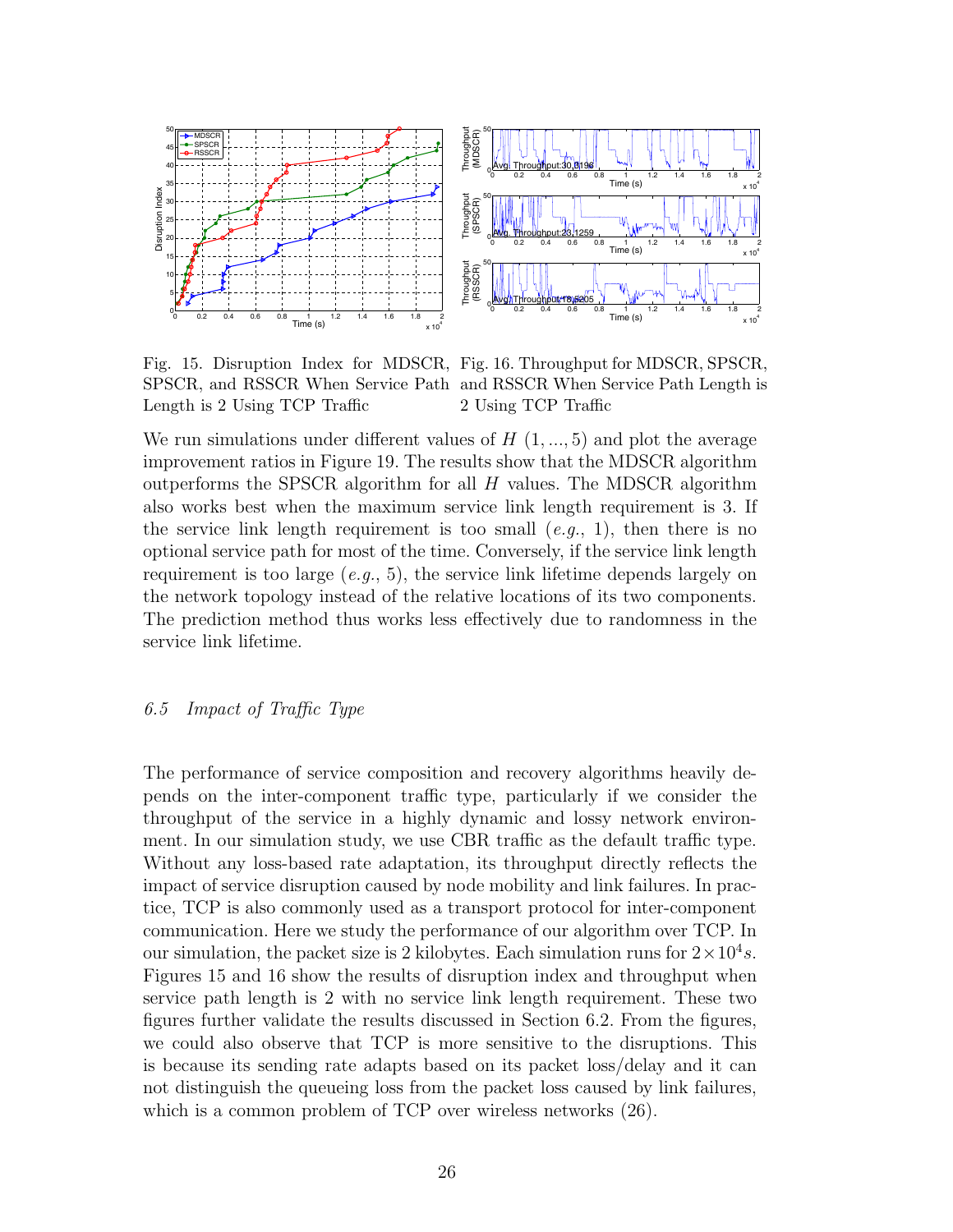

Fig. 17. Disruption Index for MDSCR, Fig. 18. Throughput for MDSCR, SPSCR, quirement is 3 Using TCP Traffic

SPSCR, and RSSCR When Service Path and RSSCR When Service Path Length is Length is 2 and Service Link Length Re-2 and Service Link Length Requirement is 3 Using TCP Traffic

We also conduct experiments with the service consisting of 2 components and service link length requirement is 3, also using TCP traffic. The results are shown in Figures 17 and 18. Comparing these two figures with Figures 15 and 16 shows the same result with regard to the disruption index discussed in Section 6.4, i.e., the disruption index increases with more restricted service link length requirement. Compared with the result discussed in Section 6.4, however, the result of the throughput comparison is opposite. In particular, the service throughput is higher and smoother when the service link length requirement is 3 because the throughput of TCP traffic is also affected by the packet transmission latency, which will decrease with small service link length requirement.

# 6.6 Impact of Number of Component Replicas

The performance of service composition and recovery algorithms depends intuitively on the service component redundancy in the network  $(i.e.,$  the number of component replica). We simulate the MDSCR and SPSCR algorithms in networks with different numbers of component replica: 4, ..., 12, and plot the average improvement ratio of 50 different random network topologies running for  $2,000s$  in Figure 20.

Figure 20 shows that the improvement ratio grows steadily as the number of component replica increases. This result indicates that as the number of optional service paths grows, the opportunity for the MDSCR algorithm to select a better service path also increases.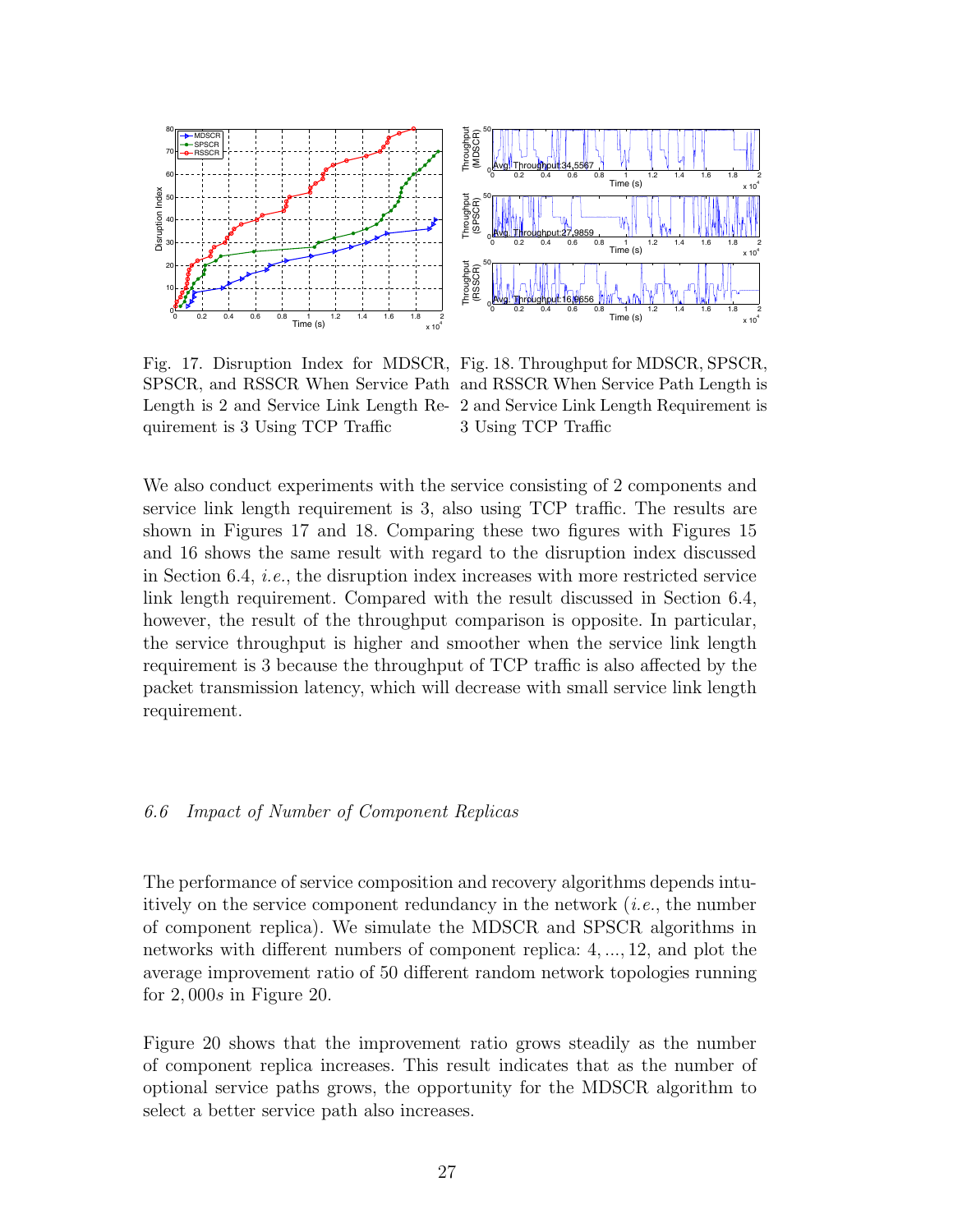



Requirement  $H$  on Improvement Ratio

Fig. 19. Impact of Service Link Length Fig. 20. Impact of Number of Component Replicas on Improvement Ratio





Fig. 21. Impact of Pause Time on Im-Fig. 22. Impact of Node Speed on Improvement Ratio provement Ratio

# 6.7 Impact of System Dynamics

To analyze the impact of system dynamics, we simulate both the MDSCR and SPSCR algorithms under different node speeds and pause times. In particular, we experiment with pause times of  $1s$ ,  $10s$ ,  $30s$ ,  $60s$ ,  $100s$ ,  $150s$ ,  $200s$ ,  $300s$  and maximum node speeds of  $2m/s$ ,  $4m/s$ ,  $6m/s$ , ...,  $30m/s$ . The prediction time is also adjusted in each mobility configuration to reflect the best prediction results (i.e., the largest goodness-of-fit in linear regression). Each experiment runs over 50 different random network topologies for 2, 000s.

Figures 21 and 22 show that our MDSCR algorithm achieves better performance than the SPSCR algorithm under all mobility scenarios. In particular, our MDSCR algorithm works best with pause time ranging from 10s to 100s, which represents a medium-mobility environment. In this mobility environment, the service link lifetime prediction method provides the best prediction results.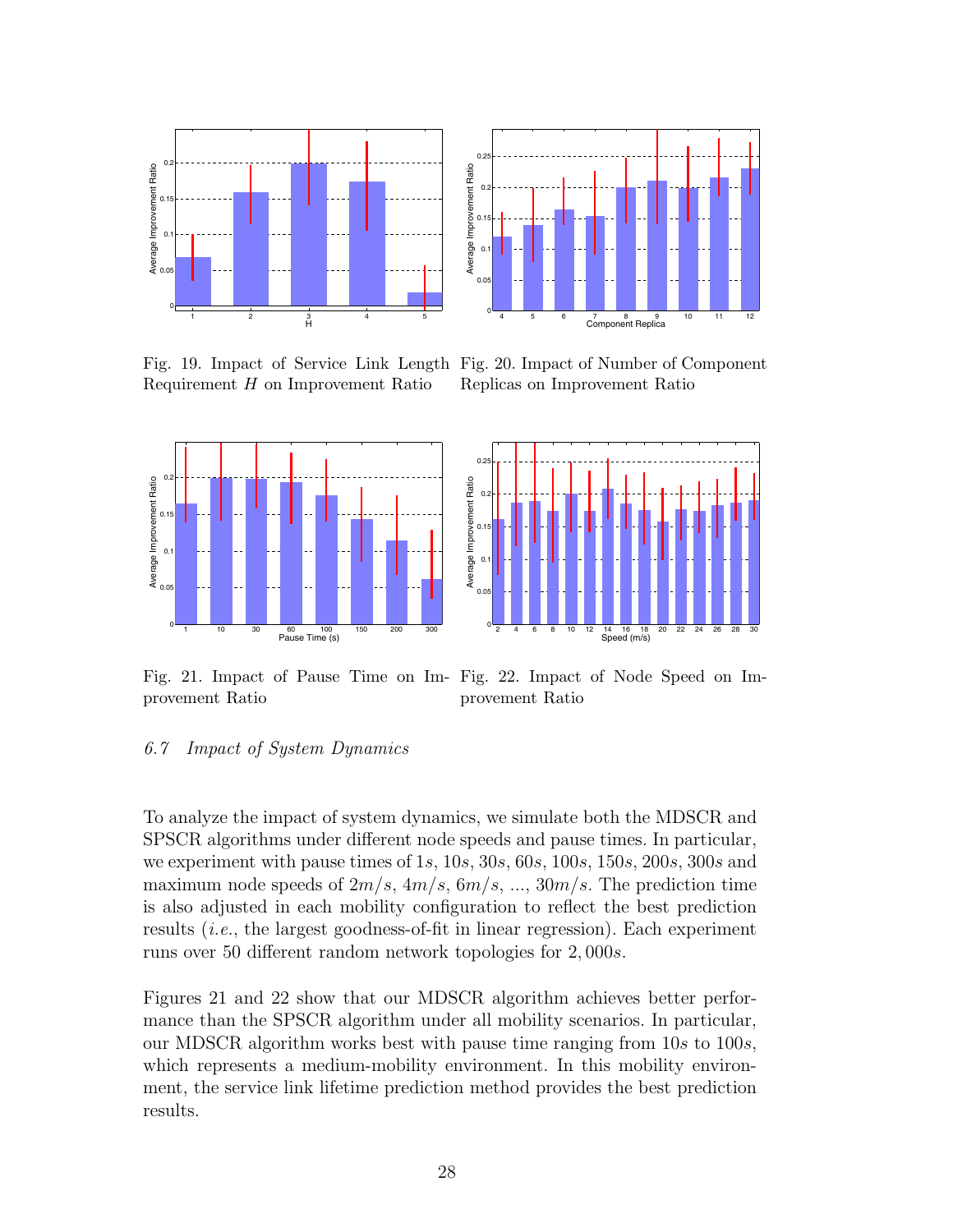## 6.8 Impact of F Function

In the simulation described above, the disruption penalty function  $F$  takes a linear form. We now study the performance of our MDSCR algorithm under different shapes of the  $F$  function. Figure 23 compares the improvement ratios under linear, concave, and convex functions. Each experiment also runs over



Fig. 23. Improvement Ratio Comparison for Concave, Linear, and Convex Penalty Function F

50 different random network topologies for 2, 000s.

Figure 23 shows that the convex function  $F$  gives a larger improvement ratio (33.54%) than the linear function (27.73%); and the linear function gives a larger improvement ratio than the concave function(19.20%). This result occurs because under convex function, local recovery (which tries to replace as few components/links as possible) incurs much less disruption penalty than global recovery due to the convex shape. Our MDSCR heuristic algorithm aggressively encourages local recovery and thus performs much better than the SPSCR algorithm. In the concave region, conversely, the benefits of local recovery are not significant, and the advantages of MDSCR are therefore less prominent.

## **7 Discussion**

There are two general types of network routing strategies for mobile ad hoc networks: (1) *reactive protocols*, such as  $DSR$  (27) and  $AODV$  (18), and (2) proactive protocols, such as DSDV (28). The service composition and recovery strategies presented in this paper use a reactive strategy, *i.e.*, for service-level routing and recovery, a new service path is established only after the current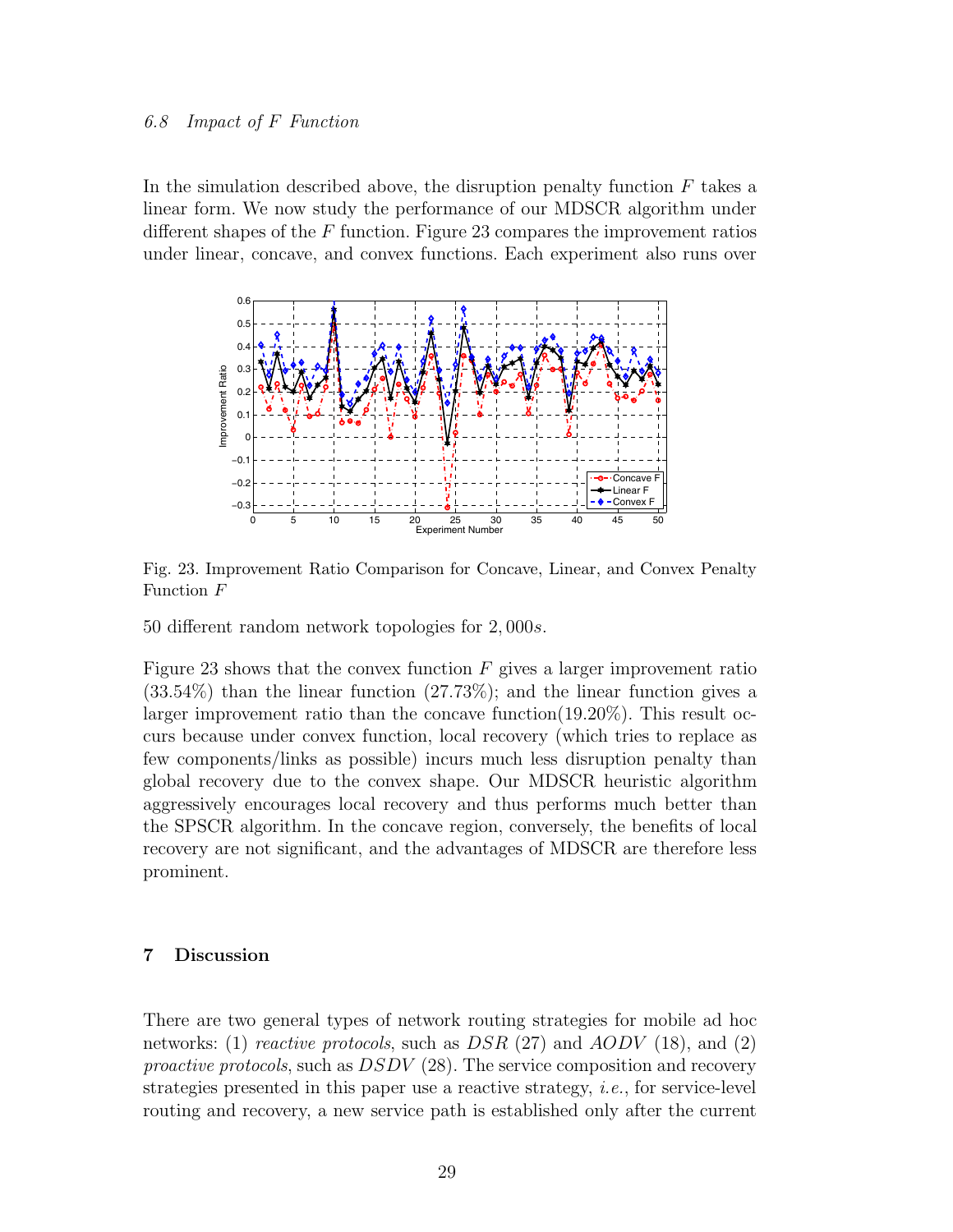service path fails. These strategies thus work the best with reactive ad hoc routing protocols.

We use *AODV* for network-level routing and recovery in this paper. Similar to reactive networking protocols, reactive service composition and recovery strategies can cause longer recovery latency. Conversely, since reactive strategies do not require constant maintenance of the service link, so they may incur lower overhead than proactive strategies, especially in a highly dynamic networking environment.

Our service-level composition and recovery algorithm is a centralized algorithm, i.e., a centralized service composition manager contacts the discovery service to locate service components and perform the service composition and recovery computation. This manager could reside with the first component (sender) or the last component (receiver) of the service. Our future work will use a hop-by-hop service path routing that selects components in a distributed manner to reduce the computational overhead of service-level routing.

# **8 Related Work**

Our work is positioned in the overlapping area of service composition for service-oriented networks and reliable network routing in mobile ad hoc networks. This section reviews the existing literature in these two areas to compare and highlight the contribution of our work.

Component-based software development focuses on building software systems by integrating reusable software components (2; 29). At the foundation of this technique is the requirement that all application components are constructed as autonomous services, which perform independent operations. Service composition is a crucial technology for integrating loosely coupled distributed service components into a composite service that provides a comprehensive function for end users. The existing literature focuses on the following two key issues in service composition:

• **The quality of the composed service path**, which is measured via QoS performance metrics, such as the delay, bandwidth, and reliability. For example, Xu et al. (4) find service paths to optimize the end-to-end resource availability with controlled system overhead. In (6; 7), multiple QoS criteria are aggregated for service path selection and optimization. The scalable service composition is investigated in (30; 31) for large scale systems, by employing distributed and hierarchical routing techniques.

• **Failure recovery in service disruptions**. Raman et al. (8) presents an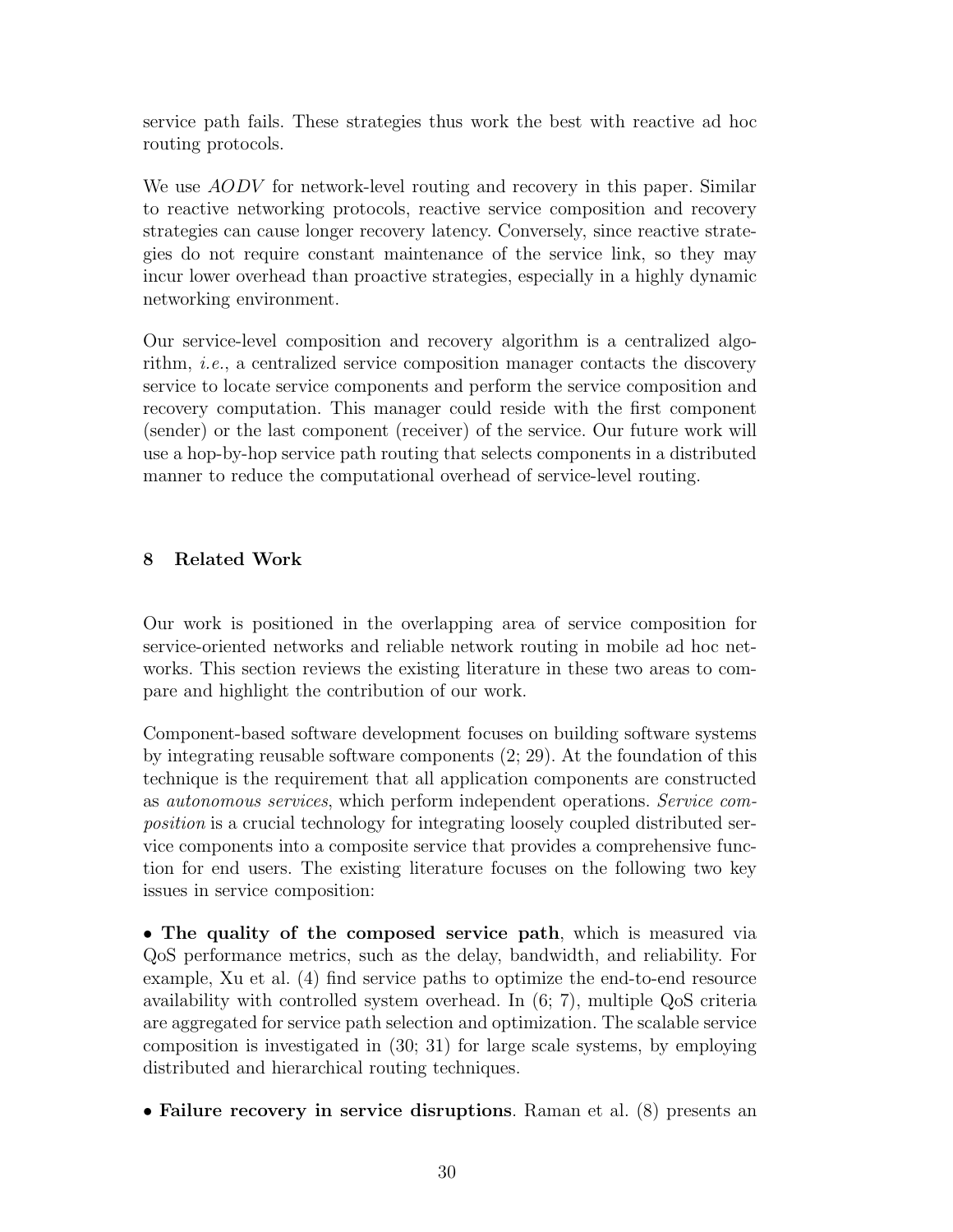architecture for quick service path recovery using service replicas and tuning the process of failure detection, focusing mainly on architectural discussions. Li et al. (9) present a theoretical model for interference-aware service routing in overlay networks.

Our work differs from prior work by considering the intermittent link connectivity and dynamic network topology caused by node mobility in constructing and recovering the service paths.

There is also extensive research on achieving reliable data delivery in mobile ad hoc networks. For example, (10) presents a reliability framework for mobile ad hoc routing, which uses the position and trajectory information of the so-called reliable nodes (in terms of robust and secure) to build the reliable path. Likewise, (11; 32; 33; 34; 35) present reliable routing solutions based on mobility prediction to predict the future availability of wireless links and adapt the mobile routing mechanisms. These studies focus on building stable end-to-end connections at the network layer. In contrast, our work considers the interaction between the service layer and the network layer.

Our work is also closely related to work on the component-based service support for mobile environments. For example, (12) studies how to distribute the software components onto hardware nodes so that the system availability is maximized. It takes into account the overall system availability with regard to connection failures and presents a fast approximative solution. This algorithm is based on the knowledge of connection reliability, which may be impractical since  $(1)$  connection reliability is hard to be accurately estimated and  $(2)$  even it is able to be measured, reliability is usually a dynamic metric whose value may constantly change with node mobility. Thus it may cause repeated component deployments, especially if the goal is to maximize the overall system availability.

Mobility prediction has also been applied to service component replication strategies (36; 37) to provide continuous service despite of network partition. Moreover, (38) presents a distributed architecture and associated protocols for service composition in mobile environments. The composition protocols are based on distributed brokerage mechanisms and utilize a distributed service discovery process over ad hoc network connectivity. Our work is complimentary to—yet different from—this existing work. First we study the theoretical modeling and algorithm design for service composition and recovery, which is different from the work of (38) that focuses on the architecture design. We also assume that the service components are already deployed over the network, where the existing service deployment and replication strategies (36; 37) could be applied.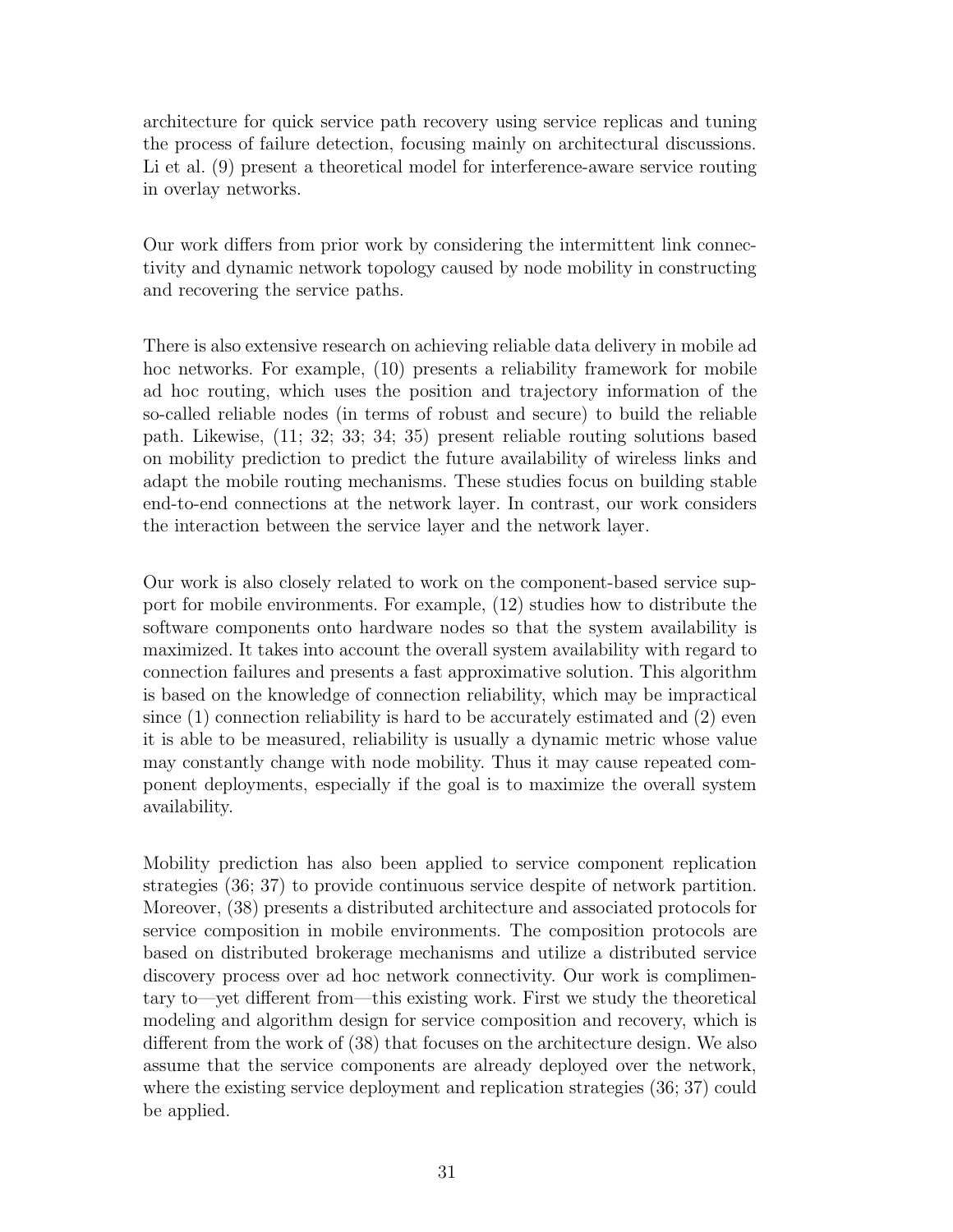## **9 Concluding Remarks**

This paper systematically investigates the service composition and recovery strategies that improve the performance of service delivery in mobile ad hoc networks under frequent wireless link failures. It develops a theoretical framework for minimum disruption service composition and recovery based on dynamic programming. Based on the analytical properties of the optimal solution, it further presents a MDSCR heuristic algorithm that provides an effective service composition and recovery solution for ad hoc networks with uncertain node mobility.

We learned the following lessons based on our research conducted thus far:

• **Our simulation results show that the MDSCR algorithm can achieve higher and smoother throughput and smaller disruption index to end users compared with the traditional methods (***e.g.***, the shortest path routing and service composition).** The benefits are particularly notable in scenarios with stringent service link length requirements, networks with medium mobility, and/or the type of impatient users (convex  $F$  function). Our future work will validate the performance of the MDSCR heuristic algorithm in our middleware framework (5) and study its performance based on production system deployments in representative mobile ad hoc network domains.

• **The predicted service link lifetime is significantly affected by system dynamics**. When using linear regression to predict the service link lifetime, we need to calculate the results based on different node speeds and pause times.

• **Our experiments involve two steps: prediction and simulation**. The first step is prediction, *i.e.*, we predict the service link lifetime and based on its result, calculate the service path failure rate. The second step is simulation, i.e., we use the prediction results provided by the first step to select the service path and then calculate the disruption index and throughput.

# **A Proof of Theorem 1.**

**Theorem 1**: Let  $\Pi^* = (\pi^*(t_1), ..., \pi^*(t_l))$  be the optimal MDSCR policy then for any two consecutive service compositions  $\pi^*(t_w)$  and  $\pi^*(t_{w+1}), \pi^*(t_w)$  is **not** feasible on the network topology  $\mathcal{G}(\tau_i)$  ( $\tau_i \le t_{w+1} < \tau_{i+1}, \tau_i, \tau_{i+1} \in \mathcal{T}'$ ) at  $t_{w+1}$ .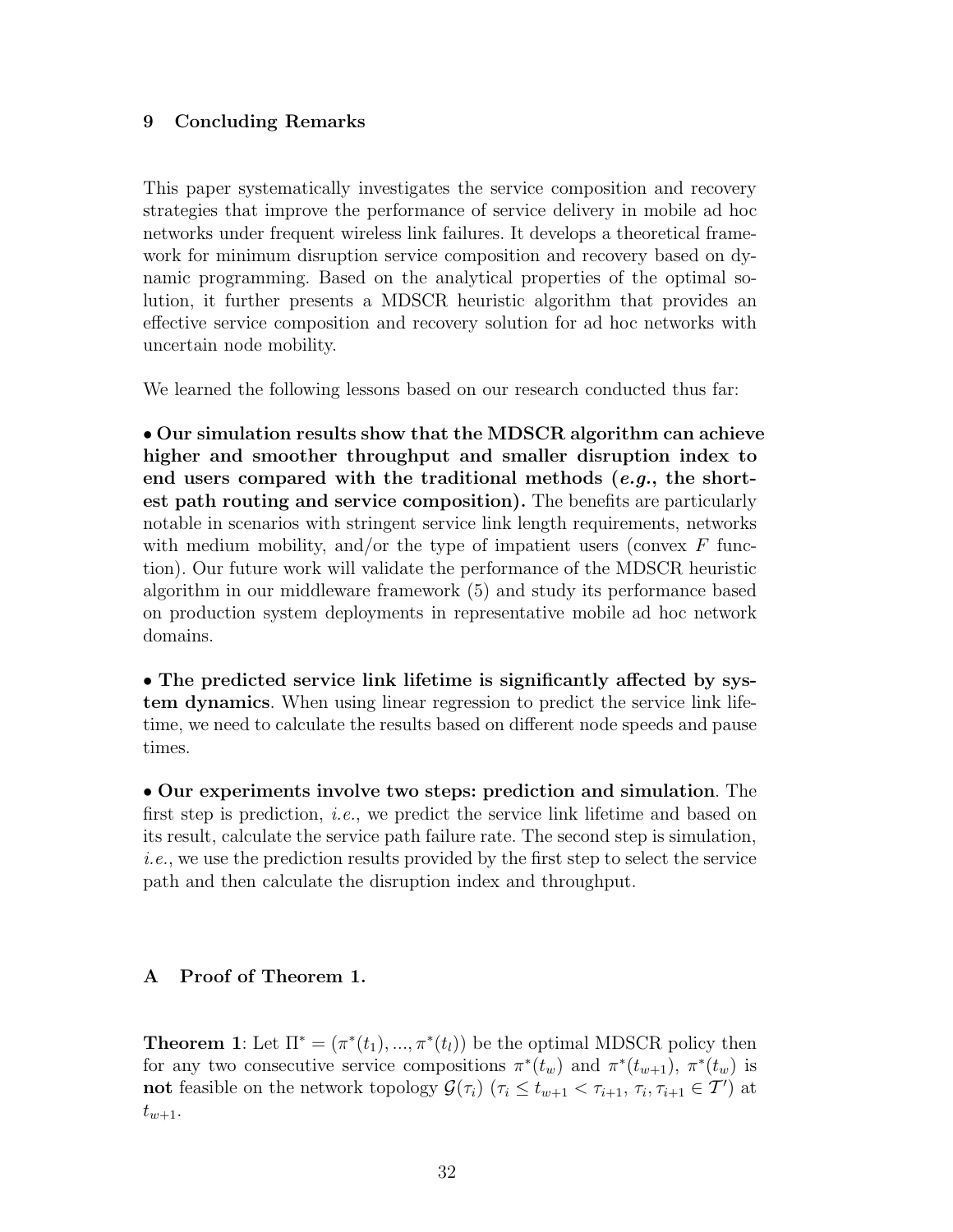Proof: Suppose that the above theorem does not hold and there exist an optimal MDSCR policy A:  $\Pi^A = (\pi^A(t_1), ..., \pi^A(t_l))$  where there exist w and two consecutive service compositions  $\pi^{A}(t_{w})$  and  $\pi^{A}(t_{w+1})$  so that  $\pi^{A}(t_{w})$  is feasible on the network topology  $\mathcal{G}(\tau_i)$  ( $\tau_i \leq t_{w+1} < \tau_{i+1}$ ) at  $t_{w+1}$ . Let  $t_{w+h}$ ) be the first time instance after  $t_{w+1}$  when composition  $\pi^{A}(t_{w})$  is not feasible on the network topology at that time  $(t_{w+h})$ , and  $\pi^{A}(t_{w+h})$  is the composition used at that time instance. The disruption index for policy A is then given as

$$
\tilde{D}^{A} = \frac{\sum_{v=1}^{l-1} F(\beta \times N_{\pi^{A}(t_v) \to \pi^{A}(t_{v+1}))}}{T}
$$
\n
$$
(A.1)
$$

$$
= \frac{1}{T} \{ \sum_{v=1}^{w-1} F(\beta \times N_{\pi^A(t_v) \to \pi^A(t_{v+1})}) + \sum_{v=w+h+1}^{l-1} F(\beta \times N_{\pi^A(t_v) \to \pi^A(t_{v+1})}) + \sum_{v=w}^{w+h} F(\beta \times N_{\pi^A(t_v) \to \pi^A(t_{v+1})}) \}
$$

Let us consider policy B:  $\Pi^B = (\pi^B(t_1), \dots, \pi^B(t_w), \pi^B(t_{w+h})\pi^B(t_l))$ . For each composition in policy B,  $\pi^{B}(t_v) = \pi^{A}(t_v)$ , for  $v = t_1, ..., t_w, t_{w+h}, ..., t_l$ . The disruption index for policy B is

$$
\tilde{D}^{B} = \frac{\sum_{v=1}^{w} F(\beta \times N_{\pi^{B}(t_{v}) \to \pi^{B}(t_{v+1})})}{T} + \frac{\sum_{v=w+h}^{l-1} F(\beta \times N_{\pi^{B}(t_{v}) \to \pi^{B}(t_{v+1})})}{T}
$$
\n
$$
= \frac{1}{T} \{ \sum_{v=1}^{w-1} F(\beta \times N_{\pi^{B}(t_{v}) \to \pi^{B}(t_{v+1})}) + \sum_{v=w+h+1}^{l-1} F(\beta \times N_{\pi^{B}(t_{v}) \to \pi^{B}(t_{v+1})}) + F(\beta \times N_{\pi^{B}(t_{w}) \to \pi^{B}(t_{w+h})}) \}
$$

Obviously,  $N_{\pi^B(t_w)\to\pi^B(t_{w+h})} \leq \sum_{v=w}^{w+h} N_{\pi^A(t_v)\to\pi^A(t_{v+1})}$ . Since  $F(\cdot)$  is a linear or concave function, we have that

$$
F(N_{\pi^{B}(t_w)\to\pi^{B}(t_{w+h})}) \le F(\sum_{v=w}^{w+h} N_{\pi^{A}(t_v)\to\pi^{A}(t_{v+1})})
$$
(A.3)

Thus  $\tilde{D}^B \leq \tilde{D}^A$ , which is a contradiction, since policy A is claimed as the optimal solution.

# **B Proof of Theorem 2.**

**Theorem 2**: Let  $\Pi^* = (\pi^*(t_1), ..., \pi^*(t_l))$  be the optimal MDSCR policy. Consider a sub-sequence of service compositions in  $\Pi^*$  where service components are changed. We denote this sub-sequency only with its service routing scheme as  $\Pi_{\mathcal{S}}^* = (\pi_{\mathcal{S}}^*(t_1^s), ..., \pi_{\mathcal{S}}^*(t_g^s))$ . Then for any two consecutive service compositions in  $\Pi_{\mathcal{S}}^*, \pi_{\mathcal{S}}^*(t_w^s)$  and  $\pi_{\mathcal{S}}^*(t_{w+1}^s), \pi_{\mathcal{S}}^*(t_w^s)$  is **not** feasible on the network topology  $\mathcal{G}(\tau_i)$   $(\tau_i \leq t_{w+1}^s < \tau_{i+1}, \tau_i, \tau_{i+1} \in \mathcal{T}')$  at  $t_{w+1}^s$ .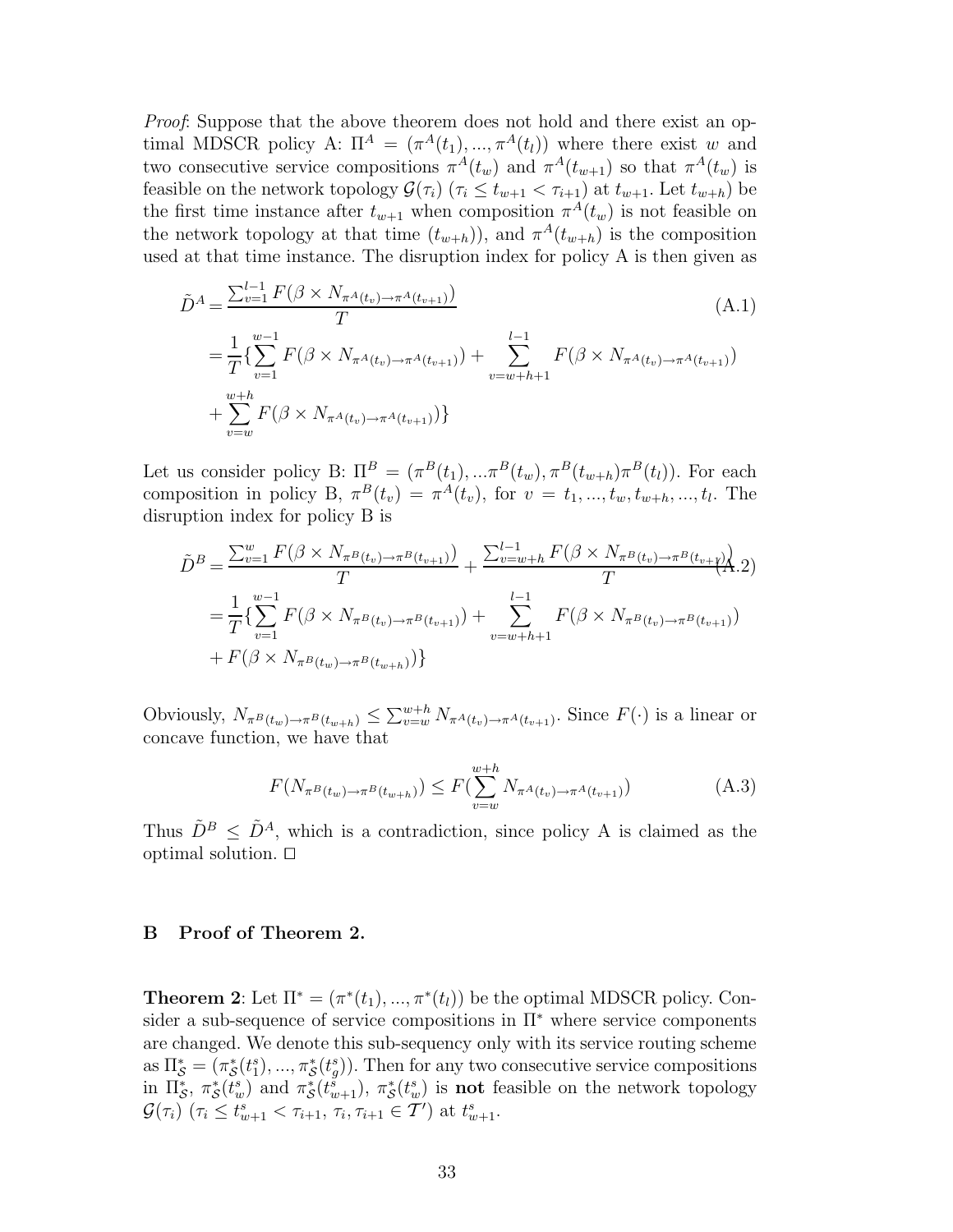Proof: Suppose that the above theorem does not hold and there exist an optimal MDSCR policy A whose service routing scheme  $\Pi_{\mathcal{S}}^A = (\pi_{\mathcal{S}}^A(t_1^s), ..., \pi_{\mathcal{S}}^A(t_g^s)).$ This policy has two consecutive service compositions  $\pi^{A}(t_{w})$  and  $\pi^{A}(t_{w+1})$  in  $\Pi_{\mathcal{S}}^A$  so that  $\pi_{\mathcal{S}}^A(t_w)$  is feasible on the network topology  $\mathcal{G}(\tau_i)$   $(\tau_i \leq t_{w+1} < \tau_{i+1})$ at  $t_{w+1}$ . Let  $t_{w+h}$  be the first time instance after  $t_{w+1}$  when composition  $\pi^{A}(t_{w})$ is not feasible on the network topology at that time  $(t_{w+h})$ , and  $\pi^{A}(t_{w+h})$  is the composition used at that time instance. The disruption index for policy A is then given as

$$
\tilde{D}^{A} = \frac{\sum_{v=1}^{l-1} F(\beta \times N_{\pi^{A}(t_{v}) \to \pi^{A}(t_{v+1}))}}{T}
$$
\n
$$
= \frac{1}{T} \{ \sum_{v=1}^{w-1} F(\beta \times N_{\pi^{A}(t_{v}) \to \pi^{A}(t_{v+1}))} + \sum_{v=w+h+1}^{l-1} F(\beta \times N_{\pi^{A}(t_{v}) \to \pi^{A}(t_{v+1}))} + \sum_{v=w}^{w+h} F(\beta \times N_{\pi^{A}(t_{v}) \to \pi^{A}(t_{v+1}))} \}
$$
\n(B.1)

Let us consider policy B:  $\Pi^B = (\pi^B(t_1), \ldots, \pi^B(t_w), \pi^B(t_{w+h}) \pi^B(t_l))$ . For each composition in policy B,  $\pi^{B}(t_v) = \pi^{A}(t_v)$ , for  $v = t_1, ..., t_w, t_{w+h}, ..., t_l$ . The disruption index for policy B is

$$
\tilde{D}^{B} = \frac{\sum_{v=1}^{w} F(\beta \times N_{\pi^{B}(t_{v}) \to \pi^{B}(t_{v+1})})}{T} + \frac{\sum_{v=w+h}^{l-1} F(\beta \times N_{\pi^{B}(t_{v}) \to \pi^{B}(t_{v+1})})}{T}
$$
\n
$$
= \frac{1}{T} \{ \sum_{v=1}^{w-1} F(\beta \times N_{\pi^{B}(t_{v}) \to \pi^{B}(t_{v+1})}) + \sum_{v=w+h+1}^{l-1} F(\beta \times N_{\pi^{B}(t_{v}) \to \pi^{B}(t_{v+1})}) + F(\beta \times N_{\pi^{B}(t_{w}) \to \pi^{B}(t_{w+h})}) \}
$$

Obviously,  $N_{\pi^B(t_w)\to\pi^B(t_{w+h})} \leq \sum_{v=w}^{w+h} N_{\pi^A(t_v)\to\pi^A(t_{v+1})}$ . Since  $F(\cdot)$  is a linear or concave function, we have that

$$
F(N_{\pi^{B}(t_w)\to\pi^{B}(t_{w+h})}) \le F(\sum_{v=w}^{w+h} N_{\pi^{A}(t_v)\to\pi^{A}(t_{v+1})})
$$
(B.3)

Thus  $\tilde{D}^B \leq \tilde{D}^A$ , which is a contradiction, since policy A is claimed as the optimal solution.  $\Box$ 

## **References**

- [1] R. Ramanathan, J. Redi, A brief overview of ad hoc networks: challenges and directions, IEEE Communications Magazine 40 (5).
- [2] V. Subramonian, G. Deng, C. Gill, J. Balasubramanian, L. Shen, W. Otte, D. C. Schmidt, A. Gokhale, N. Wang, The Design and Performance of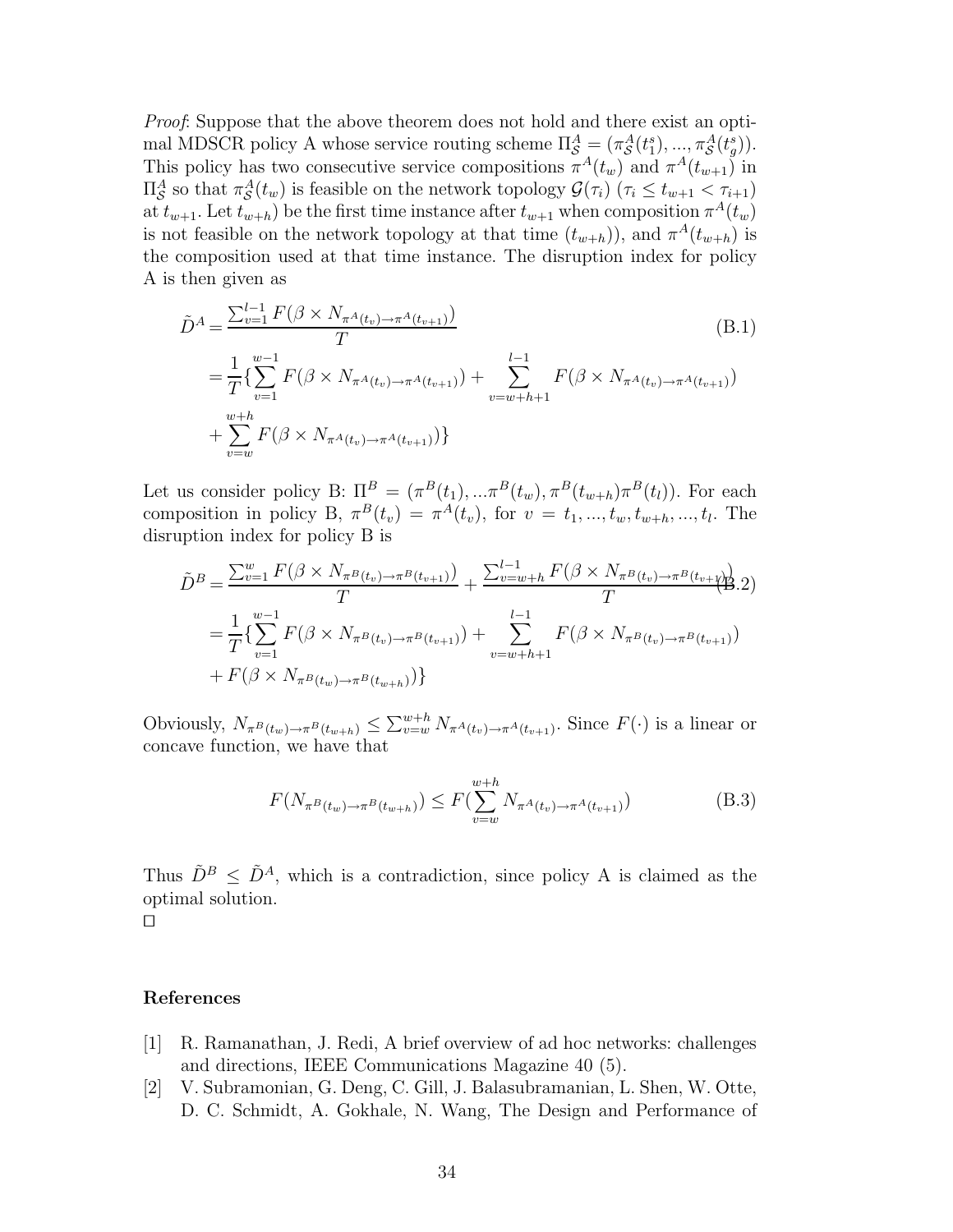Component Middleware for QoS-enabled Deployment and Configuration of DRE Systems, Journal of Systems and Software: Special Issue on Component-Based Software Engineering of Trustworthy Embedded Systems 80 (5).

- [3] X. Gu, K. Nahrstedt, Dynamic QoS-Aware Multimedia Service Configuration in Ubiquitous Computing Environments, in: Proc. of IEEE ICDCS, 2002.
- [4] D. Xu, K. Nahrstedt, Finding Service Paths in a Media Service Proxy Network, in: Proc. of SPIE/ACM MMCN, 2002.
- [5] J. Balasubramanian, P. Lardieri, D. C. Schmidt, G. Thaker, A. Gokhale, T. Damiano, A Multi-layered Resource Management Framework for Dynamic Resource Management in Enterprise DRE Systems, Journal of Systems and Software: Special Issue on Dynamic Resource Management in Distributed Real-Time Systems 80 (7).
- [6] Y. Liu, A. H. Ngu, L. Zeng, QoS Computation and Policing in Dynamic Web Service Selection, in: Proc. of International Conference on WWW, 2004.
- [7] L. Zeng, B. Benatallah, M. Dumas, J. Kalagnanam, Q. Z. Sheng, Quality Driven Web Services Composition, in: Proc. of International Conference on WWW, 2003.
- [8] B. Raman, R. H. Katz, An Architecture for Highly Available Wide-Area Service Composition, Computer Communications Journal 26 (15).
- [9] L. Xiao, K. Nahrstedt, Minimum User-perceived Interference Routing in Service Composition, in: Proc. of IEEE Infocom, 2006.
- [10] Z. Ye, S. V. Krishnamurthy, S. K. Tripathi, A Framework for Reliable Routing in Mobile Ad Hoc Networks, in: Proc. of IEEE Infocom, 2003.
- [11] J. Tang, G. Xue, W. Zhang, Reliable Ad Hoc Routing Based on Mobility Prediction, Journal of Combinatorial Optimization 11 (1).
- [12] M. Mikic-Rakic, S. Malek, N. Medvidovic, Improving Availability in Large, Distributed Component-Based Systems via Redeployment, in: Proc. of International Working Conference on Component Deployment, 2005.
- [13] S. Jiang, Y. Xue, D. C. Schmidt, Disruption-Aware Service Composition and Recovery in Dynamic Networking Environments, in: Workshop on Automating Service Quality (WRAQS), 2007.
- [14] S. Jiang, Y. Xue, D. C. Schmidt, Minimum Disruption Service Composition and Recovery in Mobile Ad hoc Networks, in: Proc. of the 4th Annual International Conference on Mobile and Ubiquitous Systems: Computing, Networking and Services (MOBIQUITOUS), 2007.
- [15] K. Wang, B. Li, Efficient and Guaranteed Service Coverage in Partitionable Mobile Ad-hoc Networks, in: Proc. of IEEE Infocom, 2002.
- [16] U. C. Kozat, L. Tassiulas, Service Discovery in Mobile Ad Hoc Networks: An Overall Perspective on Architectural Choices and Network Layer Support Issues, Journal of Ad Hoc Networks 2 (1).
- [17] R. Koodli, C. Perkins, Service Discovery in On-Demand Ad Hoc Net-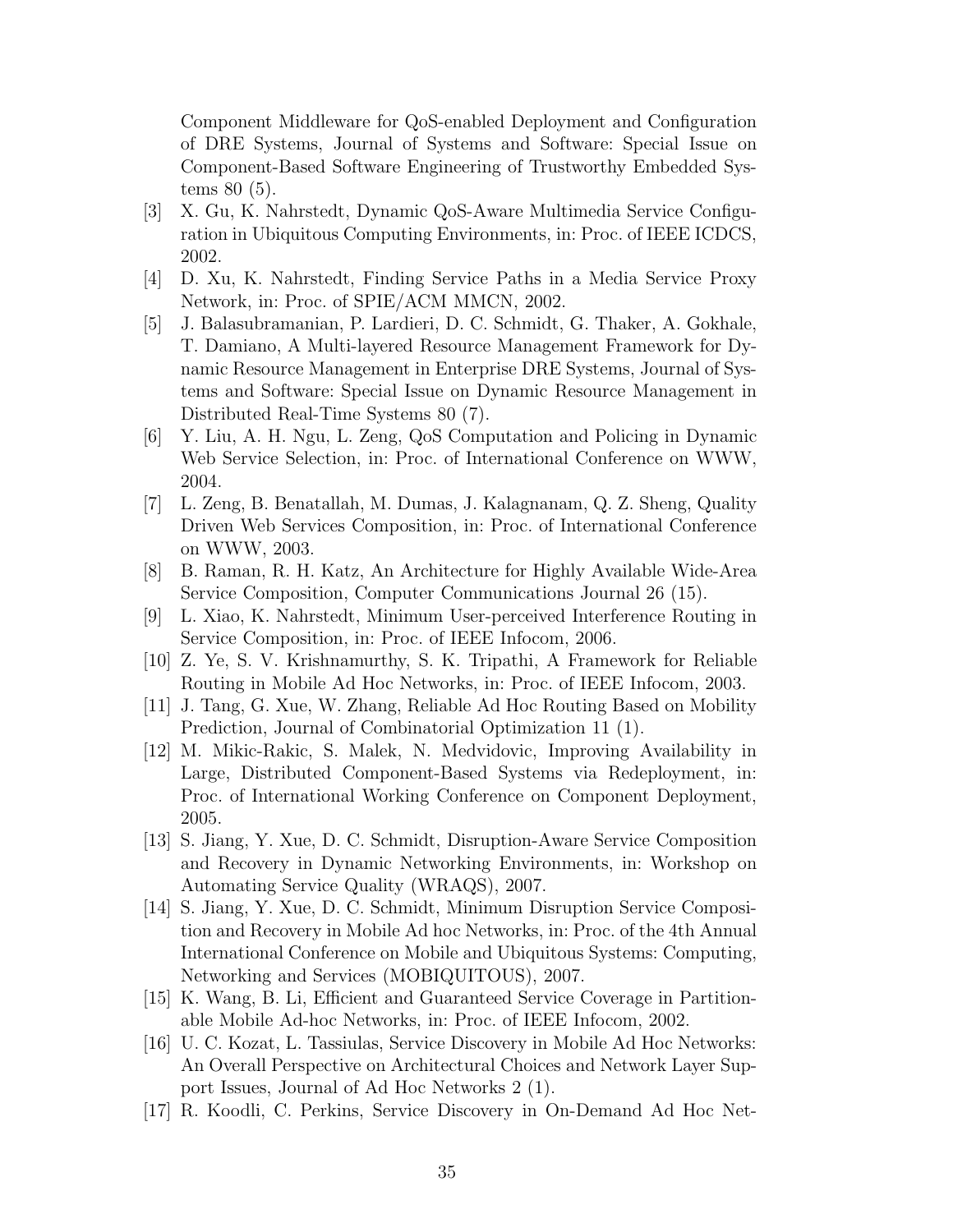works, in: Internet Draft, 2002.

- [18] C. E. Perkins, E. M. Belding-Royer, I. Chakeres, Ad Hoc On Demand Distance Vector (AODV) Routing, in: IETF Internet draft, 2003.
- [19] D. P. Bertsekas, Dynamic Programming and Optimal Control, Athena Scientific, 2000.
- [20] Y. Xue, B. Li, K. Nahrstedt, A Scalable Location Management Scheme in Mobile Ad-hoc Networks, in: Proc. of IEEE Annual Conference on Local Computer Networks, 2001.
- [21] http://www.isi.edu/nsnam/ns/doc/index.html.
- [22] U. Kozat, L. Tassiulas, Network Layer Support for Service Discovery in Mobile Ad Hoc Networks, in: Proc. of IEEE Infocom, 2003.
- [23] I. B. Arpinar, B. Aleman-Meza, R. Zhang, A. Maduko, Ontology-Driven Web Services Composition Platform, in: Proc. of IEEE International Conference on E-Commerce Technology (CEC), 2004.
- [24] T. Yu, Y. Zhang, K. Lin, Efficient Algorithms for Web Services Selection with End-to-end QoS Constraints, Journal of ACM Transactions on the Web (TWEB) 1 (1).
- [25] Z. Wang, J. Crowcroft, Analysis of Shortest-path Routing Algorithms in a Dynamic Network Environment, Journal of ACM SIGCOMM Computer Communication Review 22 (2).
- [26] S. Karandikar, S. Kalyanaraman, P. Bagal, B. Packer, TCP rate control, Journal of ACM SIGCOMM Computer Communication Review 30 (1).
- [27] D. B. Johnson, D. A. Maltz, Y. Hu, The Dynamic Source Routing Protocol for Mobile Ad Hoc Networks (DSR), in: IETF Internet draft, 2003.
- [28] C. E. Perkins, P. Bhagwat, Highly dynamic Destination-Sequenced Distance-Vector routing (DSDV) for mobile computers, in: ACM SIG-COMM'94 Conference on Communications Architectures, Protocols and Applications, 1994.
- [29] G. Deng, J. Balasubramanian, W. Otte, D. C. Schmidt, A. Gokhale, DAnCE: A QoS-enabled Component Deployment and Configuration Engine, in: Proc. of Working Conference on Component Deployment, 2005.
- [30] J. Jin, K. Nahrstedt, On Exploring Performance Optimizations in Web Service Composition, in: Proc. of ACM/IFIP/USENIX International Middleware, 2004.
- [31] X. Gu, K. Nahrstedt, A Scalable QoS-Aware Service Aggregation Model for Peer-to-Peer Computing Grids, in: Proc. of IEEE HPDC, 2002.
- [32] S. Jiang, D. He, J. Rao, A Prediction-based Link Availability Estimation for Mobile Ad Hoc Networks, in: Proc. of IEEE Infocom, 2001.
- [33] J. Tang, G. Xue, W. Zhang, Reliable Routing in Mobile Ad Hoc Networks Based on Mobility Prediction, in: Proc. of IEEE Mobile Ad-hoc and Sensor Systems, 2004.
- [34] B. Sathyaraj, R. Doss, Route Maintenance Using Mobility Prediction for Mobile Ad Hoc Networks, in: Proc. of IEEE Mobile Ad-hoc and Sensor Systems, 2005.
- [35] N. Sadagopan, F. Bai, B. Krishnamachari, A. Helmy, PATHS: Analysis of